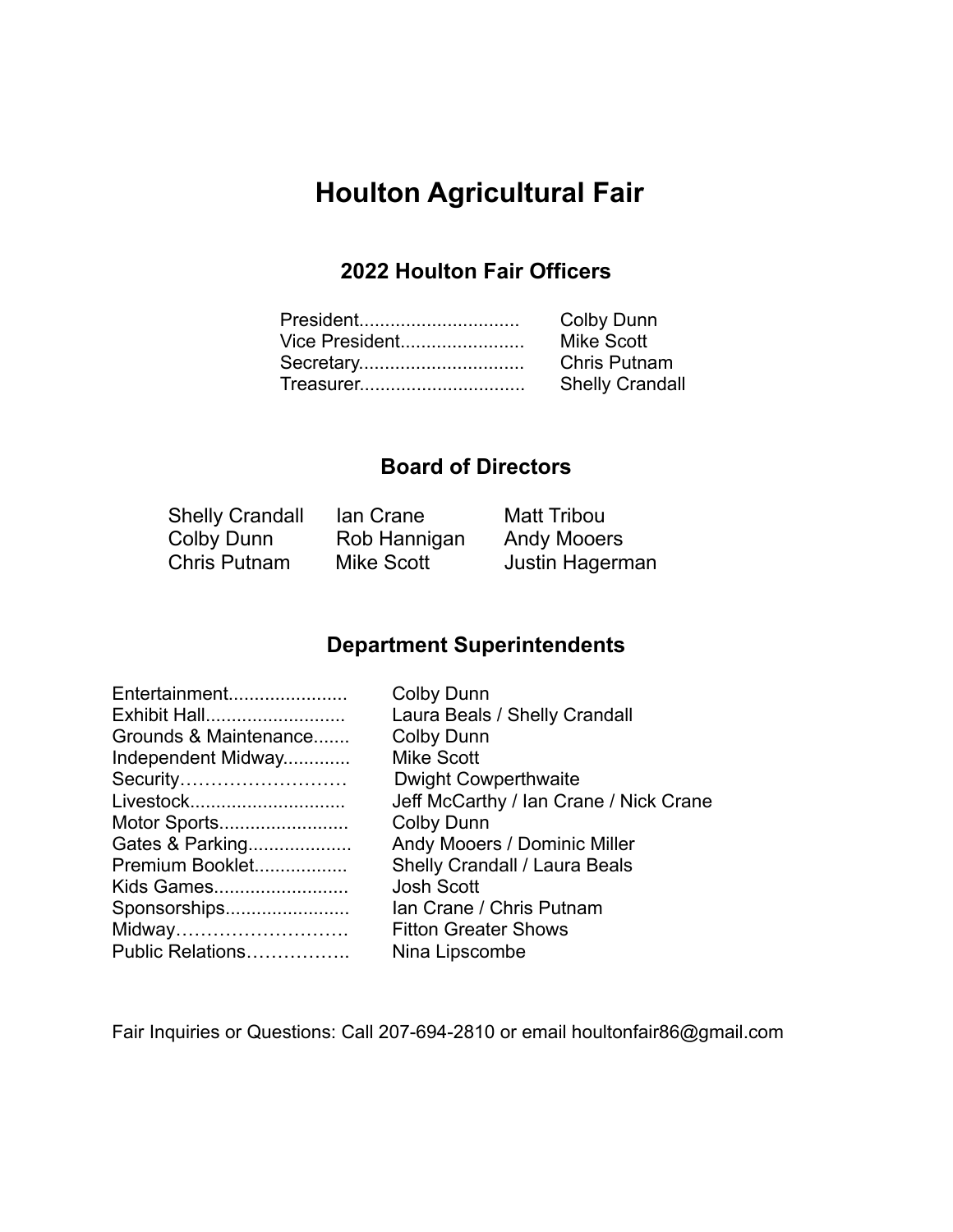# **Volunteer of the Year Award**

In 1993, the Houlton Fair Association established the annual Volunteer of the Year Award to honor an individual's hard work, dedication, and commitment to the Fair.

Recipients of the Volunteer of the Year Award

| 2021 HFA Board of Directors |                                                  |                                    |
|-----------------------------|--------------------------------------------------|------------------------------------|
| 2017 George Dunbar          | 2018 - Dwight Cowperthwaite                      | 2019 - Leonard Wilde               |
| 2016 - Jere Humphrey        | 2015 - Ian Crane                                 | 2014 - Doug Henderson              |
| 2013- Scott Dionne          | 2012 - John Bickford                             | 2011 - Mary Harbison/Debbie Melvin |
| 2010 - Harry Donovan        | 2009 - Nick Crane/Jeff McCarthy 2008 - Jim Logue |                                    |
| 2007 - Ben Adams            | 2006 - Jim Newman                                | 2005 - Russell Larson              |
| 2004 - John & Brittany Benn | 2003 - Mike Prosser                              | 2002 - Mark Cassidy                |
| 2001 - Arthur Briggs        | 2000 - Debbie Nisbett                            | 1999- Paul Cropper                 |
| 1998 - Russell Stairs       | 1997 - Tom McAfee                                | 1996 - Leota Hare                  |
| 1995 - Ernie Bragg          | 1994 - Tom Nisbett                               | 1993 - Mark Crane                  |

# **In Memoriam**

Barry Clark **Carry Clark** Lona Putnam Bob Crocker Galen Neal **David Hamm** Lawrence Horten<br>
Paul Cropper **Communist Critic Communist Critic Critic Critic Critic Critic Critic Critic Critic Critic Criti** Paul Cropper **Ken Fredericks** Dr. William Blackwell<br>Bruce Beaulieu Harold McCarthy Leota Hare Bruce Beaulieu Harold McCarthy Leota Hare<br>
Cheryl Clark Donald Dunn Brenda Freq Bud "Smokey" Gilmore Arthur Briggs Carole Marston<br>
Deborah Nesbitt Tom McAfee Curtis Prime Deborah Nesbitt Tom McAfee **The Curtis Prime** Russell Larson **Anne Callnan** Mike Marshall Kay Blackwell **Kent Horten** Phil "Sarge" Cloney Bruce Alexander Lynn York

Donald Dunn Brenda Fredericks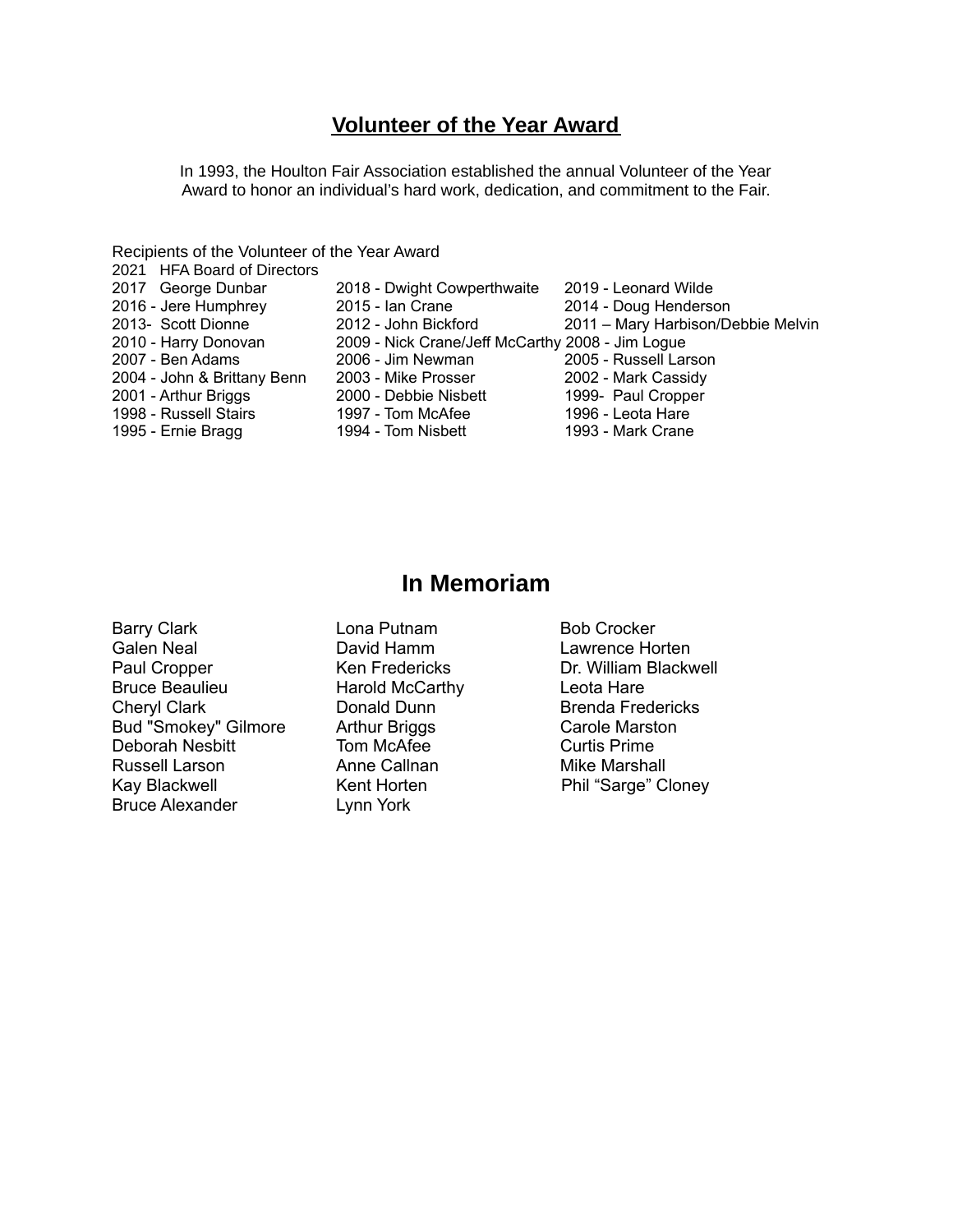# **Houlton Agricultural Fair Exhibit Hall and Livestock Departments**

DEPARTMENT 1: ART DEPARTMENT 2: FLORICULTURE DEPARTMENT 3: NEEDLEWORK DEPARTMENT 4: LEGOS DEPARTMENT 5: DUCT TAPE DEPARTMENT 6: WOOD WORKING DEPARTMENT 7: RETHUNK JUNK DEPARTMENT 8: CHRISTMAS IN JULY DEPARTMENT 9: GINGERBREAD HOUSE: 2022 THEME - PATRIOTIC DEPARTMENT 10: DECORATE A POTATO DEPARTMENT 11: SCARECROW CONTEST: 2022 THEME - PATRIOTIC SCARECROW DEPARTMENT 12: POSTER CONTEST: 2022 THEME: BUTTERFLY LIFE CYCLE DEPARTMENT 13: HANDMADE GNOME DEPARTMENT 14: AGRICULTURE EXHIBIT - 2022: A DAY WITHOUT AGRICULTURE DEPARTMENT 15: TYE- DYED T-SHIRT DEPARTMENT 16: CANNED GOODS DEPARTMENT 17: PARENT-CHILD BAKING CONTEST - 2022 ANY FLAVOR WHOOPIE PIE DEPARTMENT 18: CUPCAKE DECORATING CONTEST - 2022 FARM ANIMALS DEPARTMENT 19: TWO CRUSTED APPLE PIE COOKING CONTEST DEPARTMENT 20: HOULTON FARMS DAIRY COOKING CONTEST: 2022 (RECIPE SPECIFIC) DEPARTMENT 21: SALAD COOKING CONTEST: 2022 POTATO SALAD DEPARTMENT 22: FRESH PRODUCE COOKING CONTEST: 2022 FRESH SALSA DEPARTMENT 23: BLUEBERRY COOKING CONTEST - 2022 BLUEBERRY DESSERT DEPARTMENT 24: THEMED NOVELTY CAKE DECORATING CONTEST-2022 SUMMER FUN DEPARTMENT 25: KING ARTHUR BAKING CONTEST - 2022 COUNTRY BREAD (RECIPE SPECIFIC) DEPARTMENT 26: RED, WHITE & BLUE DESSERT RECIPE CONTEST DEPARTMENT 27: FUDGE CONTEST DEPARTMENT 28: MAPLE SYRUP CREATION CONTEST DEPARTMENT 29: DAIRY CATTLE DEPARTMENT 30: BEEF CATTLE DEPARTMENT 31: SHEEP DEPARTMENT 32: GOATS DEPARTMENT 33: ALPACA DEPARTMENT 34: OTHER LIVESTOCK AND EDUCATIONAL DISPLAYS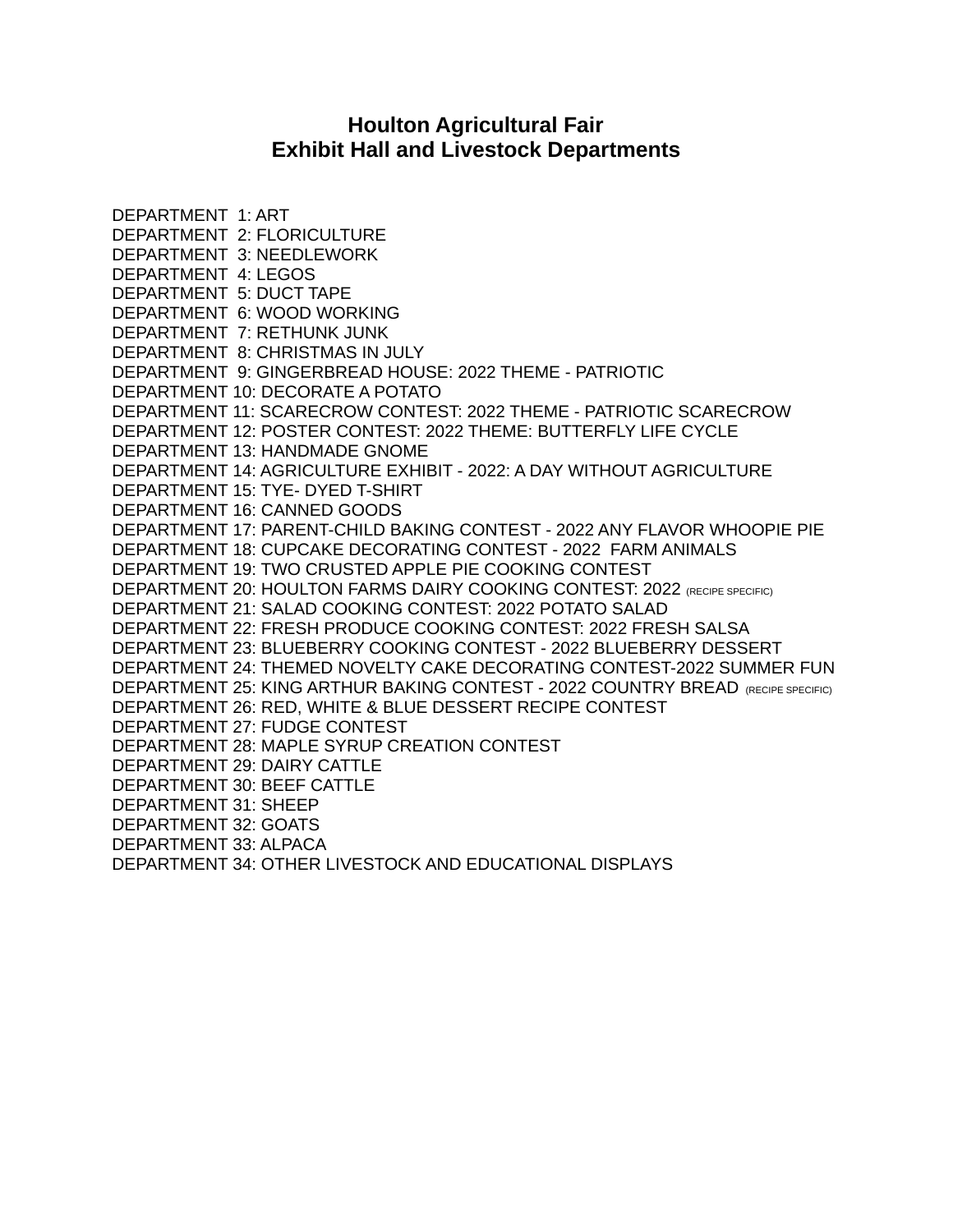#### **EXHIBIT HALL ENTRIES:**

#### **The Exhibit Hall will be held in the Civic Center this year. Please use Elm St entrance. No parking available at the Exhibit Hall during fair hours…DROP OFF ONLY.**

**Entries must be made by the original artist. Entries must be made by the person under whose name they are exhibited. Entries must be finished within the past 12 calendar months.**

**All Exhibit Hall entries may be brought to the Exhibit Hall on Tuesday, June 28th 3:00-7:00pm and Wednesday, June 29th 3:00-7:00pm. ONLY FLORICULTURE ENTRIES MAY BE DROPPED OFF ON Thrusday, June 30th 3:00-7:00. NO LATE ENTRIES WILL BE ACCEPTED. Entries must be picked up at the following times: Tuesday, July 5th 3:00-7:00pm and Wednesday, July 6th 3:00-7:00. Items not picked** up by July 6th from the Exhibit Hall will result in forfeiture of premium and you will be disqualified from **entering the following year. Any discrepancies in premiums must be addressed by July 9th.**

#### **GENERAL INFORMATION**

If for any unavoidable reason, such as bad weather, failure to receive state stipend funds, or any other cause beyond the Fair's control, there are not sufficient funds, the exhibitor must accept a discount in their prizes pro-rata with any such losses.

In making your entry, you accept this as part of your contract. Rules established by Superintendents of Departments must be fully complied with. Their decisions and their respective committee members will be final.

No exhibitor shall compete against himself, either directly or indirectly, and any person entering borrowed articles, food, or other items, or making fraudulent representation in reference to any exhibit, will forfeit all premiums which may have been awarded. The Association also reserves the right to accept or reject any entry made for any premium offered, and no premium will be paid unless all requirements have been fulfilled.

There will be reasonable security, day and night, but the Association assumes no responsibility in case of loss, or damage to stock, or other exhibits from any cause, and on this condition only, are exhibits accepted.

No premiums are to be awarded unless the article in question, in the opinion of the Judges, is meritorious. Collections and displays must be made up of specimens other than those entered in single classes. Premiums in all departments will be paid as soon as possible after the closing of the fair.

#### **Premium checks from Exhibit Hall and Livestock will be forfeited if not cashed within 30 (thirty) days from the date written.**

Judging on the exhibits (other than livestock and cooking contests) will be made by Friday, July 1st..

Houlton Fair is not responsible for typographical or printing errors. Decisions of all Judges, in all departments, are final.

Exhibit Hall Questions: Please contact Shelly Crandall at 532-8976 or email exhibithall.houltonfair@gmail.com.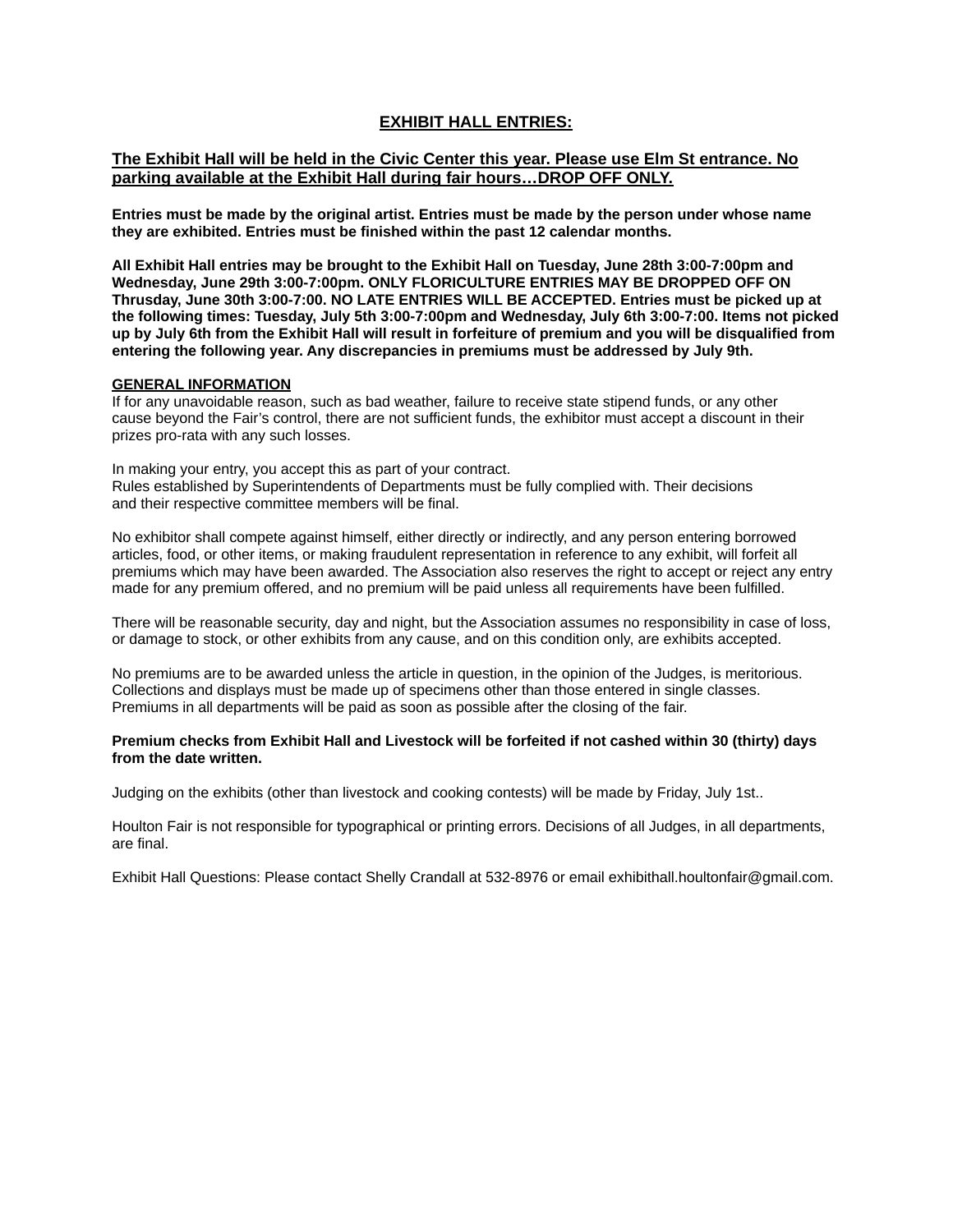# **COOKING CONTEST RULES & REGULATIONS**

**Any entry into the cooking contests must be submitted on non-returnable, disposable plates/dishes, unless otherwise stated in the contest.** All entries and recipes become the property of the Houlton Fair upon submission. All entries must conform to the recipe (if provided) and any other restrictions. Any entry not subscribing to the rules and regulations will be disqualified. Amateur bakers only Entries must be made by the person under whose name they are exhibited.

#### *ALL COOKING CONTEST ENTRIES MUST BE DELIVERED TO THE EXHIBIT HALL (WHICH IS HELD IN THE CIVIC CENTER THIS YEAR) ON THE DAY OF JUDGING. ENTER THROUGH THE ELM STREET EXTENSION FOR DROP OFF ONLY..NO FAIR PARKING see schedule below for drop off times*

# **COOKING CONTEST JUDGING SCHEDULE**

#### **Saturday, July 2nd**

Drop off entries between 10am - 12 pm at the Exhibit Hall (Civic Center)

1:00 pm DEP 17: Parent-Child Baking Contest - 2022 Contest - Any Flavor Whoopie Pie 2:00 pm DEP 18: Cupcake Decorating Contest - 2022 Theme - Farm Animals 3:00 pm DEP 19: Two-crusted Apple Pie Cooking Contest 4:00 pm DEP 20: Houlton Farms Cooking Contest: 2022 Theme Sour Cream Pound Cake (RECIPE SPECIFIC. See Department 20 for recipe)

#### **Sunday, July 3rd**

Drop off entries between 10am - 12 pm at the Exhibit Hall (Civic Center)

1:00 pm DEP 21: Salad Cooking Contest - 2022 Potato Salad 2:00 pm DEP 22: Fresh Produce Cooking Contest - 2022 Fresh Salsa 3:00 pm DEP 23: Blueberry Cooking Contest - 2022 Blueberry Dessert 4:00 pm DEP 24: Themed Novelty Cake Decorating Contest - 2022 Summer Fun 5:00 pm DEP 25: King Arthur Flour Baking Contest - 2022 Country Bread (RECIPE SPECIFIC. See Department 25 for recipe)

#### **Monday, July 4th**

Drop off entries between 9:00am-11:00am at the Exhibit Hall (Civic Center)

2:00 pm DEP 26: Red, White & Blue Dessert Recipe Contest 3:00 pm DEP 27: Fudge Contest 4:00 pm DEP 28: Maple Syrup Creation Contest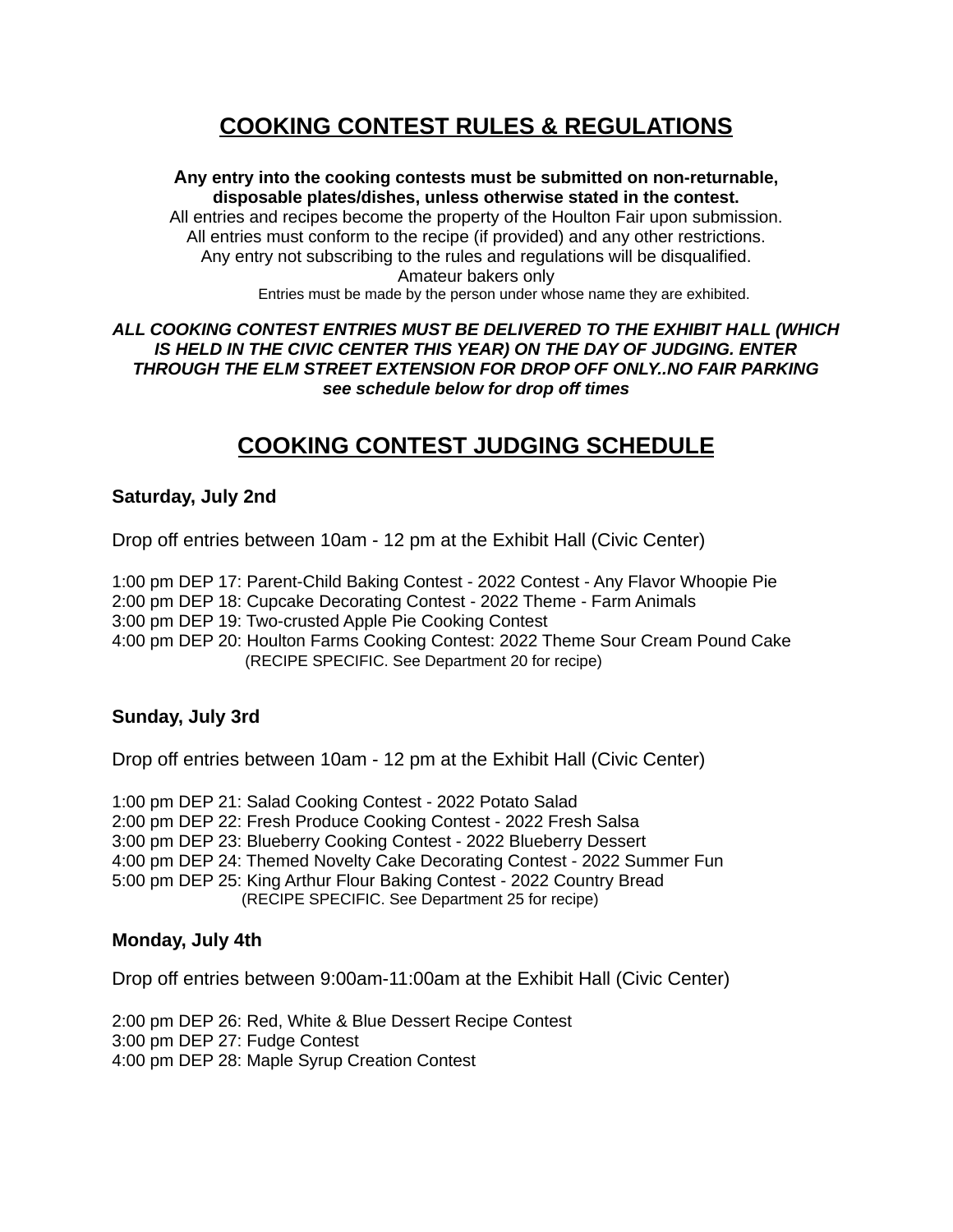## **Department 1: ART**

**Division 1 - Photography** Entrants must be the original photographer or artist. All photos must be entered at a minimum 5X7 format and a maximum of 8X10 format. All photos must be framed. Photos submitted without a frame WILL NOT be accepted, and will be automatically disqualified. Entrants must limit their entries to 1 photo per class. Under NO circumstances will more entries be accepted.

#### **Section 1 - Amateur Photography** *Place: 1st - \$4.00 2nd - \$3.00 3rd - \$2.00*

No premiums will be paid to anyone considered a "professional" photographer (someone who receives "PAY" in return for taking photos). Definition of Amateur: engaging or engaged in hobby/sport. Without payment; nonprofessional.

#### **Class**

| 1. Best Animal - Color     | 2. Best Animal - B&W     |
|----------------------------|--------------------------|
| 3. Best Portrait - Color   | 4. Best Portrait - B&W   |
| 5. Best Scenic - Color     | 6. Best Scenic - B&W     |
| 7. Best Historical - Color | 8. Best Historical - B&W |
|                            |                          |

#### **Section 2 - Professional Photography** *Place: 1st - \$40.00 2nd - \$30.00 3rd - \$20.00*

**Class**

1. Best Collection (4-6 photos) - Color 2. Best Collection (4-6 photos) - B&W

**Section 3 - Youth (14 years old and under)** *Place: 1st - \$3.00 2nd - \$2.00 3rd - \$1.00*

#### **Class**

| 2. Best Animal - B&W     |
|--------------------------|
| 4. Best Portrait - B&W   |
| 6. Best Scenic - B&W     |
| 8. Best Historical - B&W |
|                          |

#### **Division 2 - Oils, Acrylics, Watercolors, Pastels/Charcoal/Pencil, Ink, Crayon**

Entrants must be the original artist. Paintings and drawings must be submitted on canvas or paper. Paper submissions, if possible, should be in a frame.

**Section 1 - Adult** *Place: 1st - \$5.00 2nd - \$4.00 3rd - \$3.00*

**Section 2 - Youth Age 14 & under** *Place: 1st - \$5.00 2nd - \$4.00 3rd - \$3.00*

| <b>Class</b><br>1: Oils/Acrylics<br>A. Landscapes B. Portraits C. Still life D. Animals E. Abstract |  |                        | F. others |
|-----------------------------------------------------------------------------------------------------|--|------------------------|-----------|
| 2: Water colors<br>A. Landscapes B. Portraits C. Still life                                         |  | D. Animals E. Abstract | F. others |
| 3: Pastels/Charcoal/Pencil /Pen & Ink<br>A. Landscapes B. Portraits C. Still life                   |  | D. Animals E. Abstract | F. Others |
| Section 3 - Youth Age 10 & under Place: 1st - \$3.00 2nd - \$2.00 3rd - \$1.00                      |  |                        |           |

**Class 1. Crayon** A. Landscapes B. Portraits C. Still life D. Animals E. Abstract F. Others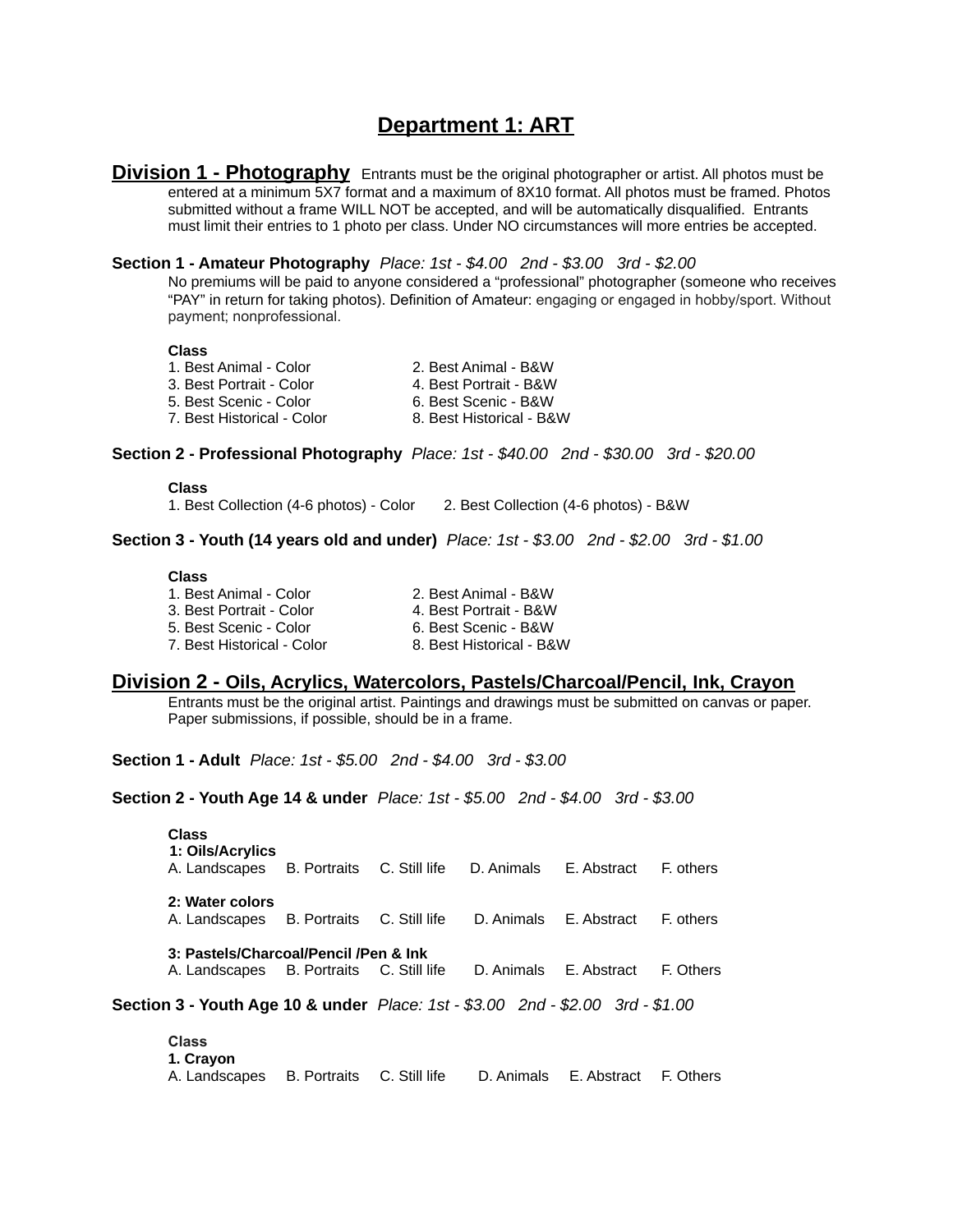#### **Division 3 - Painted Rocks**

**Section 1 - Adults** *Place: 1st - \$5.00 2nd - \$4.00 3rd - \$3.00*

**Section 2 - Youth Age 14 & under** *Place: 1st - \$4.00 2nd - \$3.00 3rd - \$2.00*

**Class** 1. Most patriotic 2. Whimsical 3. Animals 4. Other

**Division 4 - Fairy Houses** Houses must be mounted on a 12x12 base for stability and constructed to blend with nature. Entrants must use natural materials in their design, such as sticks, pebbles, shells, feathers, sand, nuts, pinecones, acorns, etc. No live plants. No manufactured wood, cardboard, paint, metal, plastic or glass allowed to be visible. Glue, adhesive, and twine allowed.

**Section 1 - Adults** *Place: 1st - \$20.00 2nd - \$18.00 3rd - \$16.00*

**Section 2 - Youth Age 14 & under** *Place: 1st - \$15.00 2nd - \$13.00 3rd - \$11.00*

#### **Division 5 - Jewelry**

**Section 1 - Adults** *Place: 1st - \$10.00 2nd - \$8.00 3rd - \$6.00*

**Section 2 - Youth Age 14 & under** *Place: 1st - \$4.00 2nd - \$3.00 3rd \$2.00*

**Class** 1. Earrings 2. Necklaces 3. Necklace & Earring set 4. Other

#### **Division 6 - Baskets**

**Section 1 - Adults** *Place: 1st - \$15.00 2nd - \$13.00 3rd - \$11.00*

**Section 2 - Youth Age 14 & under** *Place: 1st - \$10.00 2nd - \$8.00 3rd - \$6.00*

#### **Class**

1. Flat Reed 2. Round Reed 3. Other

**Division 7 - Cricut/Cameo Art** Designs with quotes/sayings must not have any profanity. Any professionals are excluded. Professional means any person who receives pay for their creations.

**Section 1 - All Ages** *Place: 1st - \$10.00 2nd - \$8.00 3rd - \$6.00*

**Class**

1. Cup/Mug 2. T-Shirt 3. Vinyl Decals (must be framed) 4. Cards 5. Home Decor

**Division 8 - Scrapbooking** Submit one page only, not the entire book. Page should be covered with a plastic page protector or plastic wrap. Maximum size 12"x 12".

**Section 1 - All Ages** *Place: 1st - \$10.00 2nd - \$8.00 3rd - \$6.00*

**Class** 1. Special Occasions 2. Vacations 3. Children 4. Animals 5. Farm Life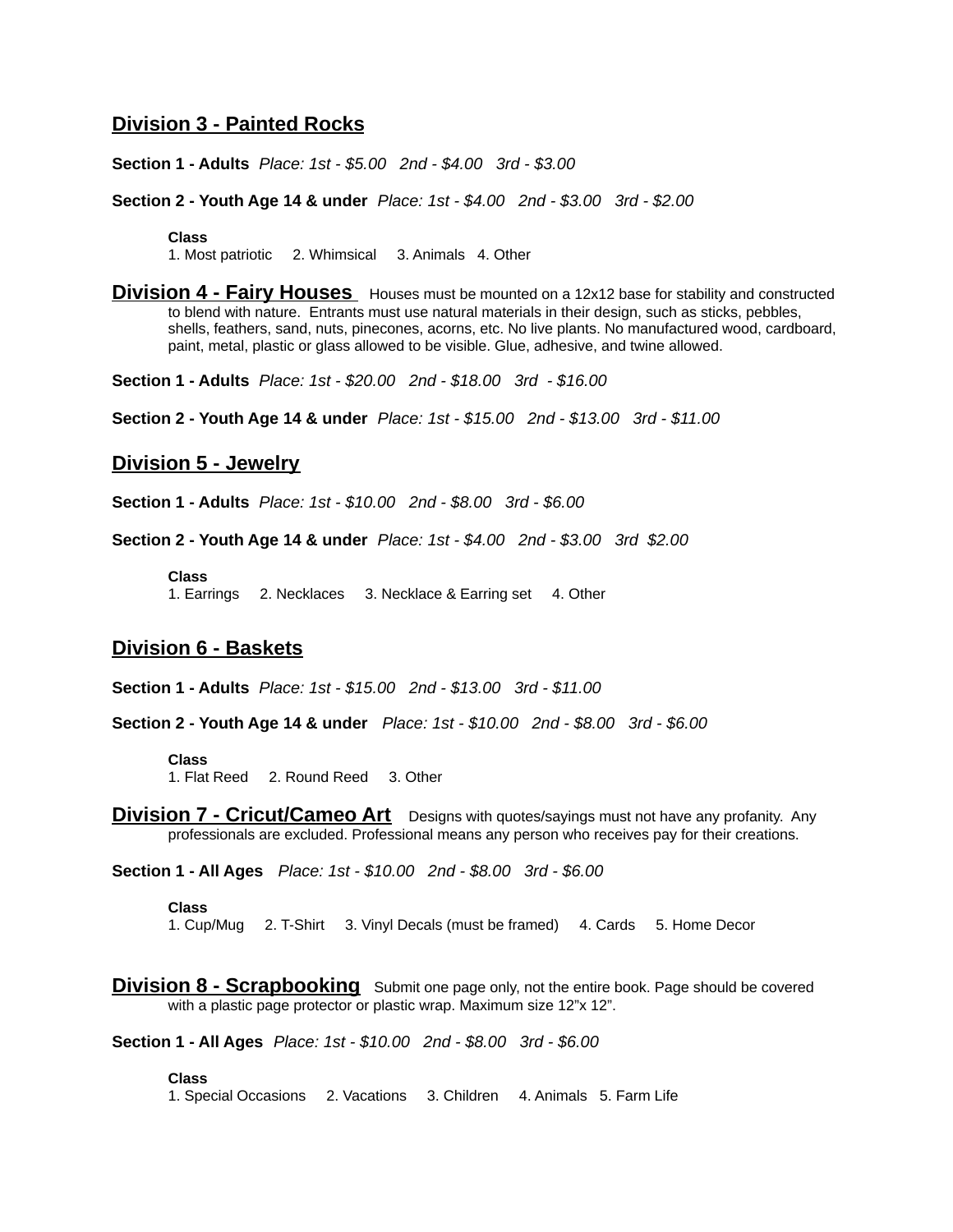## **Department 2: FLORICULTURE**

All flowers are to be raised by the exhibitor except flowers in flower arrangement classes. Flowers must be alive, unless otherwise specified. Entries must be made by the original artist.

#### **Division 1 - Plants**

**Section 1 - Houseplants - All Ages** *Place: 1st - \$3.00 2nd - \$2.00 3rd - \$1.00*

#### **Class**

1. Foliage 2. Bloom 3. Foliage Hanging 4. Bloom Hanging 5. Fruited 6. African Violet

**Section 2 - Garden Flowers - All Ages** *Place: 1st - \$3.00 2nd - \$2.00 3rd - \$1.00* All displays should have 3-5 blooms from one or more plants of the same variety unless otherwise indicated with  $++$ .

#### **Class**

| 1.Begonia ++         | 2.Columbine          | $3$ .Dahlia $++$ | 4.Dianthus                                 |
|----------------------|----------------------|------------------|--------------------------------------------|
| 5.Daisy              | $6.$ Delphinium $++$ | 7.Gladioli ++    | 8.Hydrangea                                |
| $9$ .Lilv $++$       | $10.Lupine++$        |                  | 11. Marigold (large) 12. Marigold (medium) |
| 13. Marigold (small) | 14. Pansy            | 15. Peony        | 16.Phlox                                   |
| $17$ .Rose $++$      | 18. Snapdragon       | 19. Sweet Pea    | 20. Viola                                  |
| 21. Zinnia (small)   | 22. Zinnia (large)   | 23. Foxglove     | 24. Iris                                   |
| 25. Lavender         | 26. Lemon balm       |                  |                                            |
|                      |                      |                  |                                            |

#### **Section 3 - Herbs - All Ages** *Place: 1st - \$3.00 2nd - \$2.00 3rd - \$1.00* Bring in 5-6 pieces of each with the exception of horseradish, which requires 2 roots.

#### **Class**

| 1. Catnip                          | 2. Chive   | 3. Dill      | 4. Horseradish                | 5. Mint      |
|------------------------------------|------------|--------------|-------------------------------|--------------|
| 6. Parsley                         | 7. Garlic  | 8. Basil     | 9. Oregano                    | 10. Feverfew |
| 11. Rosemary                       | 12. Sage   | 13. Thyme    | 14. Lavender                  | 15. Catmin   |
| 16. Lemon Balm 17. Calendula       |            | 18. Lavender | 19. Cilantro                  | 20. Borage   |
| 21. Fennel                         | 22. Savory | 23. Lovage   | 24. Egyptian Onion 25. Hyssop |              |
| 26. Lemon Balm 27. French Tarragon |            |              |                               |              |

| 4. Horseradish     | 5. Mint      |
|--------------------|--------------|
| 9. Oregano         | 10. Feverfew |
| 14. Lavender       | 15. Catmin   |
| 19. Cilantro       | 20. Borage   |
| 24. Egyptian Onion | 25. Hyssop   |

#### **Section 4 Flower Arrangements - All ages** *Place: 1st - \$4.00 2nd - \$3.00 3rd - \$2.00*

#### **Class**

|                      |                            | 1. Arrangement of garden flowers 2. Arrangement of wildflowers 3. Miniature arrangement (6" or less) |
|----------------------|----------------------------|------------------------------------------------------------------------------------------------------|
| 4. White arrangement | 5. 4th of July arrangement | 6. Artificial Arrangements                                                                           |

#### **Division 2 - Fairy/Gnome Garden**

Must be potted and include live plants. \*\*\* See Department 1: Art, Division 4 for Fairy Houses

**Section 1 - Adults** *Place: 1st - \$20.00 2nd - \$18.00 3rd - \$16.00*

**Section 2 - Youth 14 & under** *Place: 1st - \$15.00 2nd - \$13.00 3rd - \$11.00*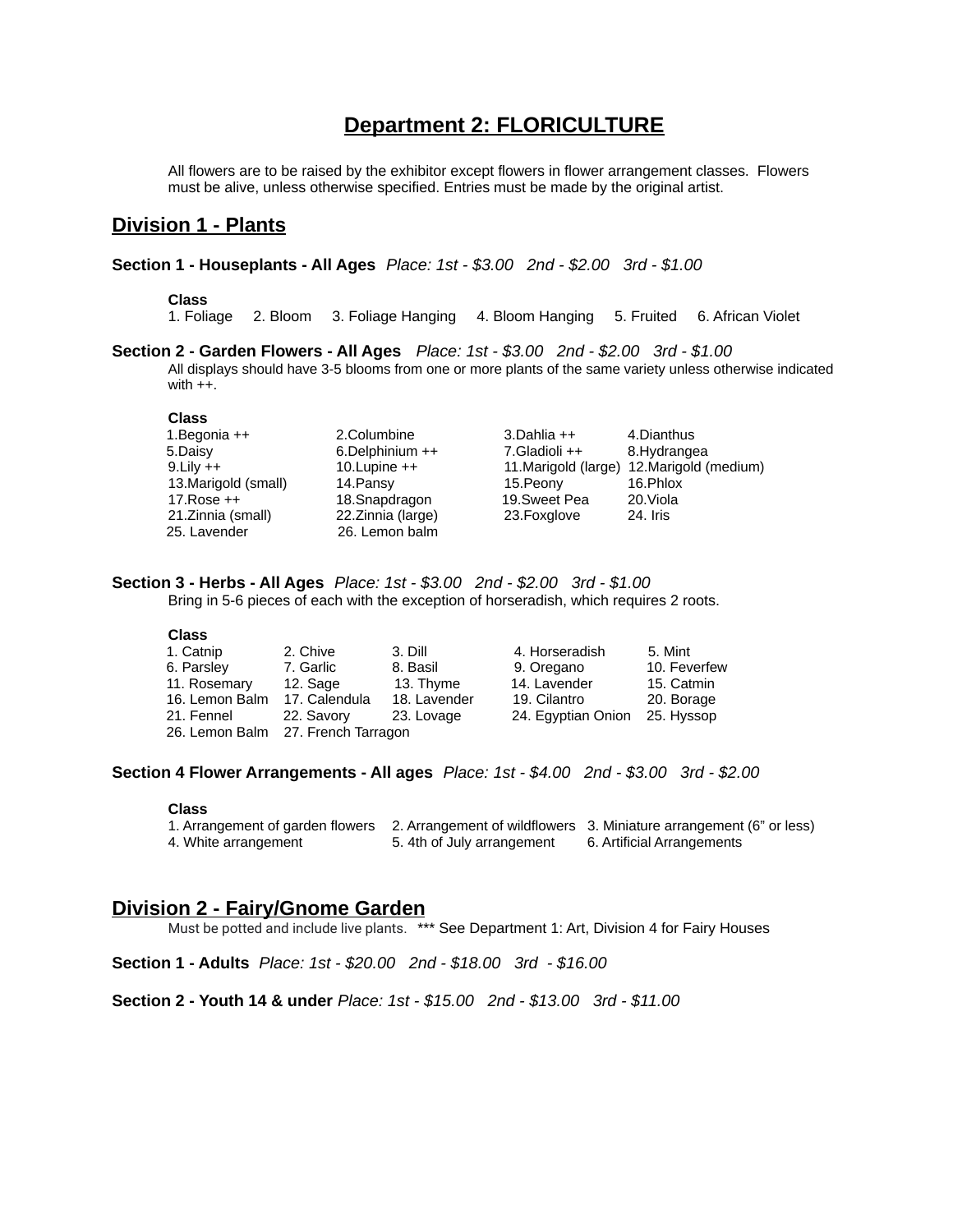## **Department 3: NEEDLEWORK**

## **Division 1 - Quilts**

**Section 1 - All Ages** *Place: 1st - \$50.00 2nd - \$45.00 3rd - \$40.00*

Classes will be determined by judges depending on participation and number of entries.. Premiums paid will be at the discretion of the judges. Examples of Quilts: Hand quilted Full size, Machine quilted Full size, Tack Quilted Full size, Hand quilted Baby size, Machine quilted Baby size, ack Quilted Baby Size

#### **Division 2 - Afghans**

**Section 1 - All Ages** *Place: \$10.00 2nd - \$8.00 3rd - \$6.00*

**Class** 1. Knitted A. Afghan B.Baby Afghan 2. Crocheted A. Afghan B.Baby Afghan

## **Division 3 - Knit and Crochet Scarves, Socks, Caps, Mittens, Slippers (wool or acrylic)**

**Section 1 - All Ages** *Place: 1st \$5.00 2nd - \$4.00 3rd - \$3.00*

| ×. | - - - | ۰. | ., |  |
|----|-------|----|----|--|
|    |       |    |    |  |

| 1. Knitted   |                                            |                |                  |                  |
|--------------|--------------------------------------------|----------------|------------------|------------------|
| A. Scarf     | <b>B. Plain Socks</b>                      | C. Fancy Socks | D. Plain Mittens | E. Fancy Mittens |
| F. Hats      | G. Double Knit Mittens H. Hat & Mitten Set |                | I. Slippers      |                  |
| 2. Crocheted |                                            |                |                  |                  |
| A.Scarf      | B. Plain Socks                             | C. Fancy Socks | D. Doilies       | E. Hats          |
| F. Slippers  | G. Hat & Mitten Set                        |                |                  |                  |

## **Division 4 - Infant Wear - knitted, crocheted, sewn**

**Section 1 - All Ages** *Place: 1st - \$5.00 2nd - \$4.00 3rd - \$3.00*

| <b>Class</b> |                                                                    |                                                                          |
|--------------|--------------------------------------------------------------------|--------------------------------------------------------------------------|
| 1. Knitted   |                                                                    |                                                                          |
|              |                                                                    | A. Baby Layette B. Baby Sweater C. Baby Booties D. Baby Hat & Mitten set |
| 2. Crocheted |                                                                    |                                                                          |
|              |                                                                    | A. Baby Layette B. Baby Sweater C. Baby Booties D. Baby Hat & Mitten set |
| 3. Sewing    |                                                                    |                                                                          |
|              | A.One piece baby outfit B.Two piece baby outfit C. Bonnet D. other |                                                                          |

*Needlework Divisions continued on next page*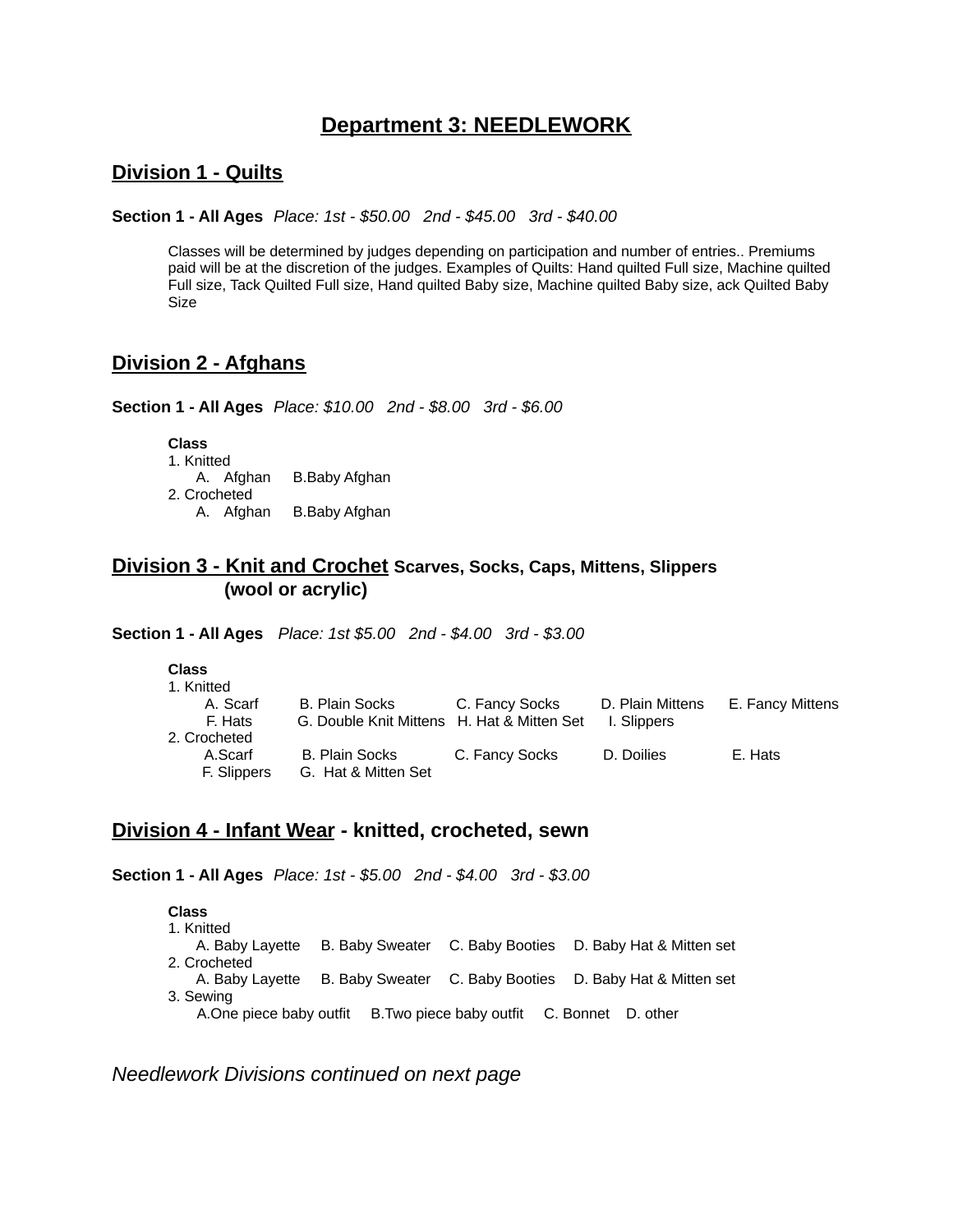#### **Division 5 - Sewing**

#### **Section 1 - All Ages** *Place: 1st - \$10.00 2nd - \$8.00 3rd - \$6.00*

**Class**<br>1. Wearable Items 2. Household items (non-wearable) 3. Other

Sewn infant wear, quilts, and Christmas items may not be entered in this Division. Other Sewing classes may be determined by judges depending on participation and entries. Items will be judged on choice and suitability of fabric, pattern, quality of fabric, thread, trims, etc. Please list all items giving a brief description of each.

#### **Division 6 - Needle Felted Items**

**Section 1 - All Ages** *Place: 1st - \$8.00 2nd - \$6.00 3rd - \$4.00*

**Class**

1. Animals 2. Vegetables 3. Other Other Needle Felted classes may be determined by judges depending on participation. Please list all items giving a brief description of each

# **Department 4: LEGOS**

#### **Division 1 - Lego**

**Section 1 - Youth Age 14 & under** *Place: 1st - \$10.00 2nd - \$8.00 3rd - \$6.00*

**Class**

1. Lego kit construction Entries must be by the original artist 2. Lego original designs (kits)

## **Department 5: DUCT TAPE**

Have fun! We are excited to see your creativity.

#### **Division 1 - Duct Tape**

**Section 1 - Adults** *Place: 1st - \$6.00 2nd - \$5.00 3rd - \$4.00*

**Section 2 - Youth 14 & under** *Place \$5.00 2nd - \$4.00 3rd - 3.00*

1. Purse/Handbag 2. Flowers 3. Jewelry 4. Animal 5. other Other Duct Tape classes may be determined by judges depending on participation. Please list all items giving a brief description of each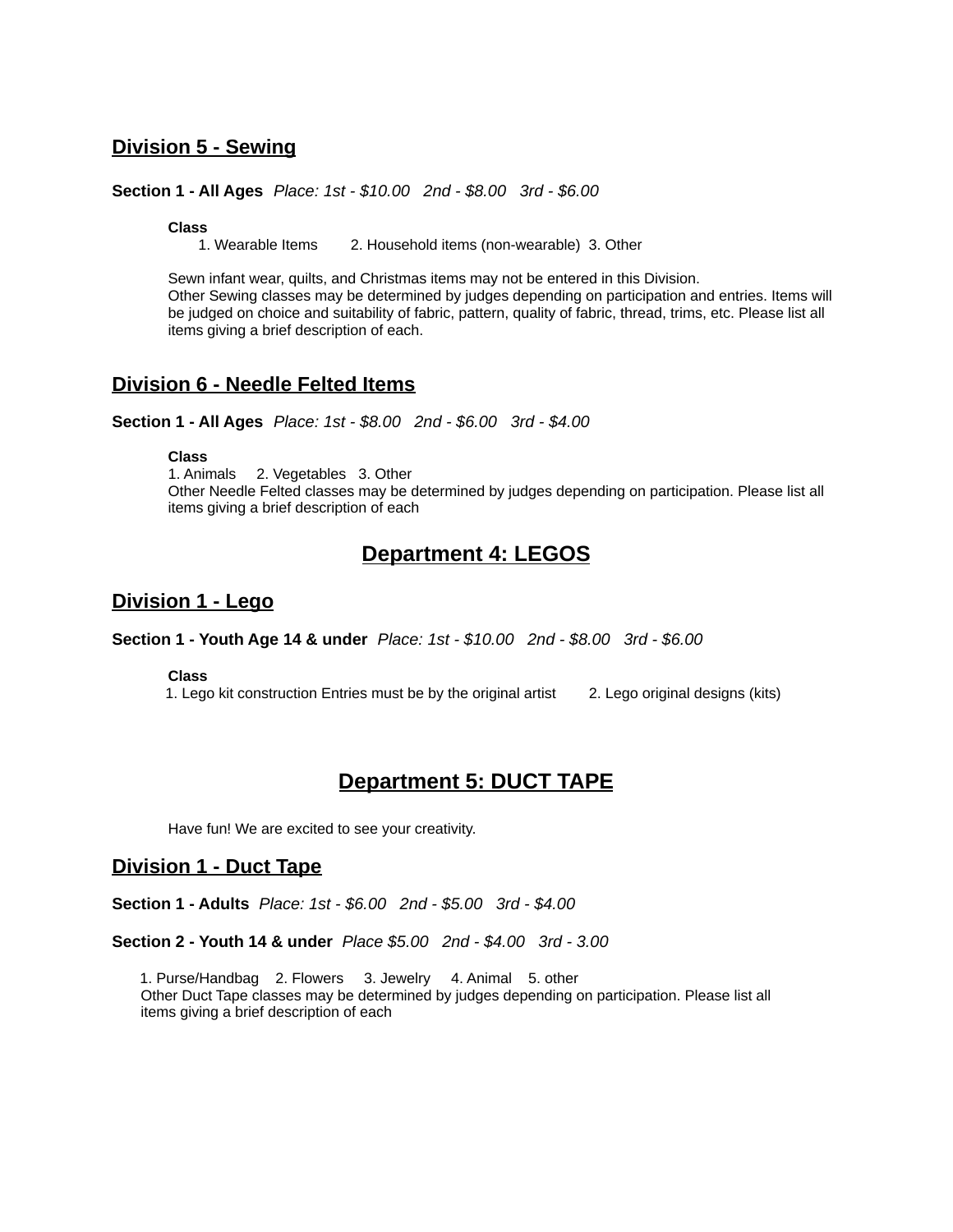## **Department 6: WOOD WORKING**

Ametuer crafters/builders only.

#### **Division 1 - WoodWorking - Furniture**

**Section 1 - All ages** *Place: 1st - \$75.00 2nd - \$60.00 3rd - \$45.00*

**Class**

1. Indoor Furniture 2. Outdoor Furniture

#### **Division 2 - Wood Working - Other**

**Section 1 - All ages** *Place: 1st - \$20.00 2nd - \$15.00 3rd - \$10.00*

#### **Class**

1. Wood Burning 2. Figures, lawn ornaments Other classes may be determined by judges depending on participation. Premiums paid will be at the discretion of the judges.

## **Department 7: RETHUNK JUNK**

The purpose of rethunk junk is to take an item and recycle it into something that has no relationship to the original intended use of the item. Examples: Tire made into a chair, toilet made into a planter, metal garden tools made into lawn art, etc.

#### **Division 1 - Recycling**

**Section 1 - All Ages** *Place: 1st - \$75.00 2nd - \$60.00 3rd - \$45.00*

# **Department 8: CHRISTMAS IN JULY**

#### **Division 1 - Christmas Stockings**

**Section 1 - All Ages** *Place: 1st - \$10.00 2nd - \$8.00 3rd - \$6.00* Classes will be determined by judges depending on participation. Premiums paid will be at the discretion of the judges. Examples of Christmas Stockings entries: knit, crocheted, felted, sewn, ect.

#### **Division 2 - Tree Ornaments**

**Section 1 - Adults** *Place: 1st - \$8.00 2nd - \$6.00 3rd - \$4.00*

**Section 2 - Youth** *Place: 1st - \$5.00 2nd - \$3.00 3rd - \$2.00* **Age 14 & under**

> Classes will be determined by judges depending on participation and number of entries. Premiums paid will be at the discretion of the judges. Examples of ornaments: knit, crochet, felted, wood, sewn, quilted, jeweled, etc

*Christmas in July Divisions continued on next page*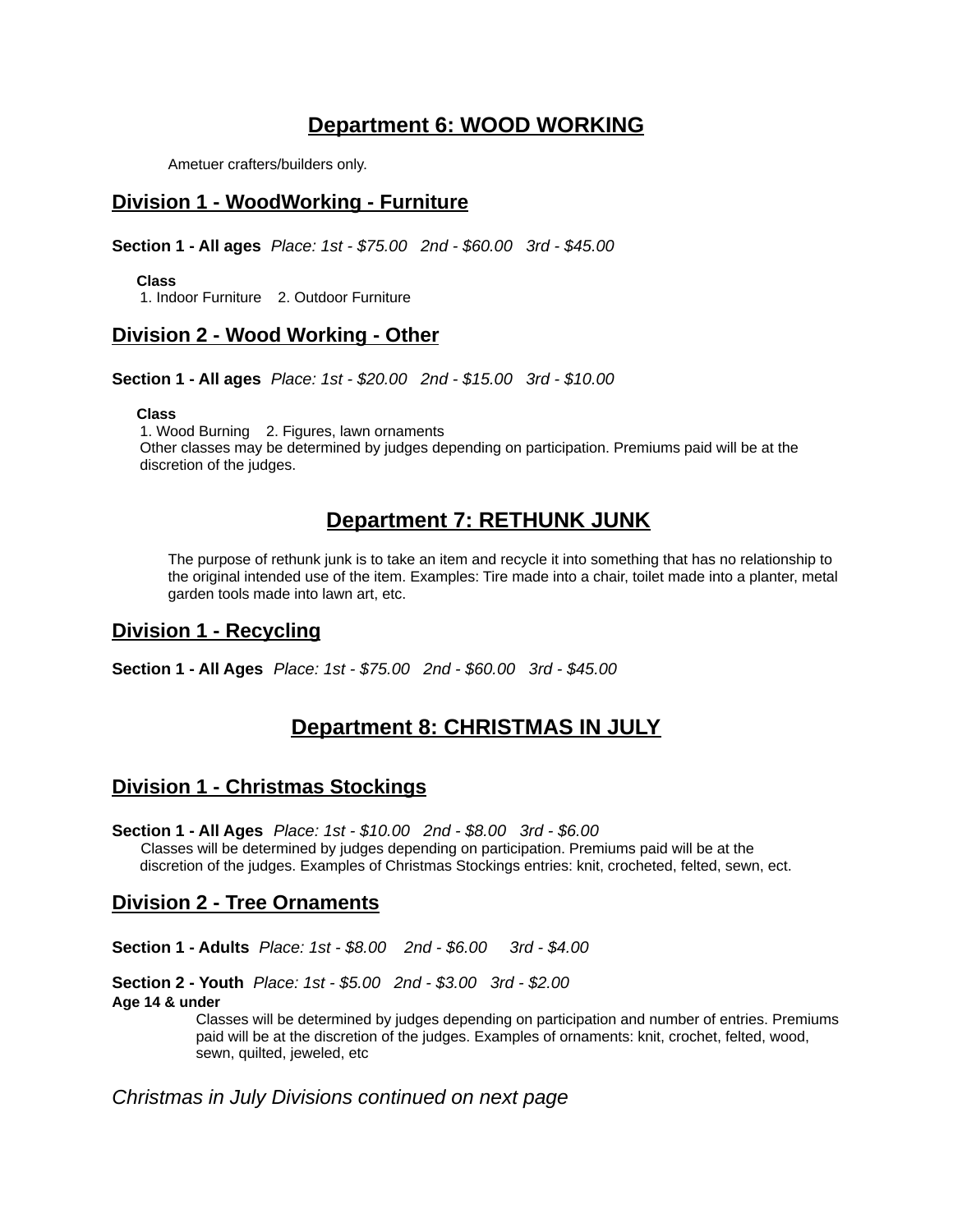## **Division 3 - Household Linen Christmas Items**

#### **Section 1 - All Ages** *Place: 1st - \$10.00 2nd - \$8.00 3rd - \$6.00*

Classes will be determined by judges depending on participation and number of entries.. Premiums paid will be at the discretion of the judges. Examples of household linens: tablecloth, table runner, placemat, Coasters, napkins, knit top towel, crochet top towel, etc. These entries can be made in any manner such as, but not limited to: knit, crochet, sewn, quilited, etc.

#### **Division 4 - Christmas Floral Arrangements/Centerpieces**

**Section 1 - All Ages** *Place: 1st - \$10.00 2nd - \$8.00 3rd - \$6.00*

Classes will be determined by judges depending on participation and entries. Premiums paid will be at the discretion of the judges. Examples of arrangements: red & white, gold, sliver, live greens, etc.

#### **Division 5 - Christmas Wreaths**

**Section 1 - All Ages** *Place: 1st - \$20.00 2nd - \$18.00 3rd - \$16.00*

Classes will be determined by judges depending on participation and entries. Premiums paid will be at the discretion of the judges. Examples of wreaths, but not limited to: live green, sewn, plastic canvas, quilted, pine cones, needlepoint, pine cones, etc.

## **Division 6 - Christmas Blankets**

**Section 1 - All Ages** *Place: 1st - 40.00 2nd - \$30.00 3rd - \$20.00* Classes will be determined by judges depending on participation and entries. Premiums paid will be at the discretion of the judges. Examples of blankets,but not limited to: quilted, crochet, knit, sewn

#### **Division 7 - Christmas Pillows**

**Section 1 - All Ages** *Place: 1st - \$5.00 2nd - \$4.00 3rd - \$3.00* Classes will be determined by judges depending on participation and entries. Premiums paid will be at the discretion of the judges. Examples of pillow: quilted, crochet, knit, sewn

## **Department 9: PATRIOTIC GINGERBREAD HOUSE**

Entries must be made by the original artist. Decorate a gingerbread house to celebrate the 4th of July! Utilize red, white and blue in your design. All decorations must be completely edible and can be handmade or store bought. Structures must be on a stable base no wider than 13" and no taller than 13".

#### **Division 1 - Gingerbread House**

**Section 1 - Adults** *Place: 1st - \$50.00 2nd - \$45.00 3rd - \$40.00*

**Section 2 - Youth Age 14 & under** *Place: 1st - \$35.00 2nd - \$30.00 3rd - \$25.00*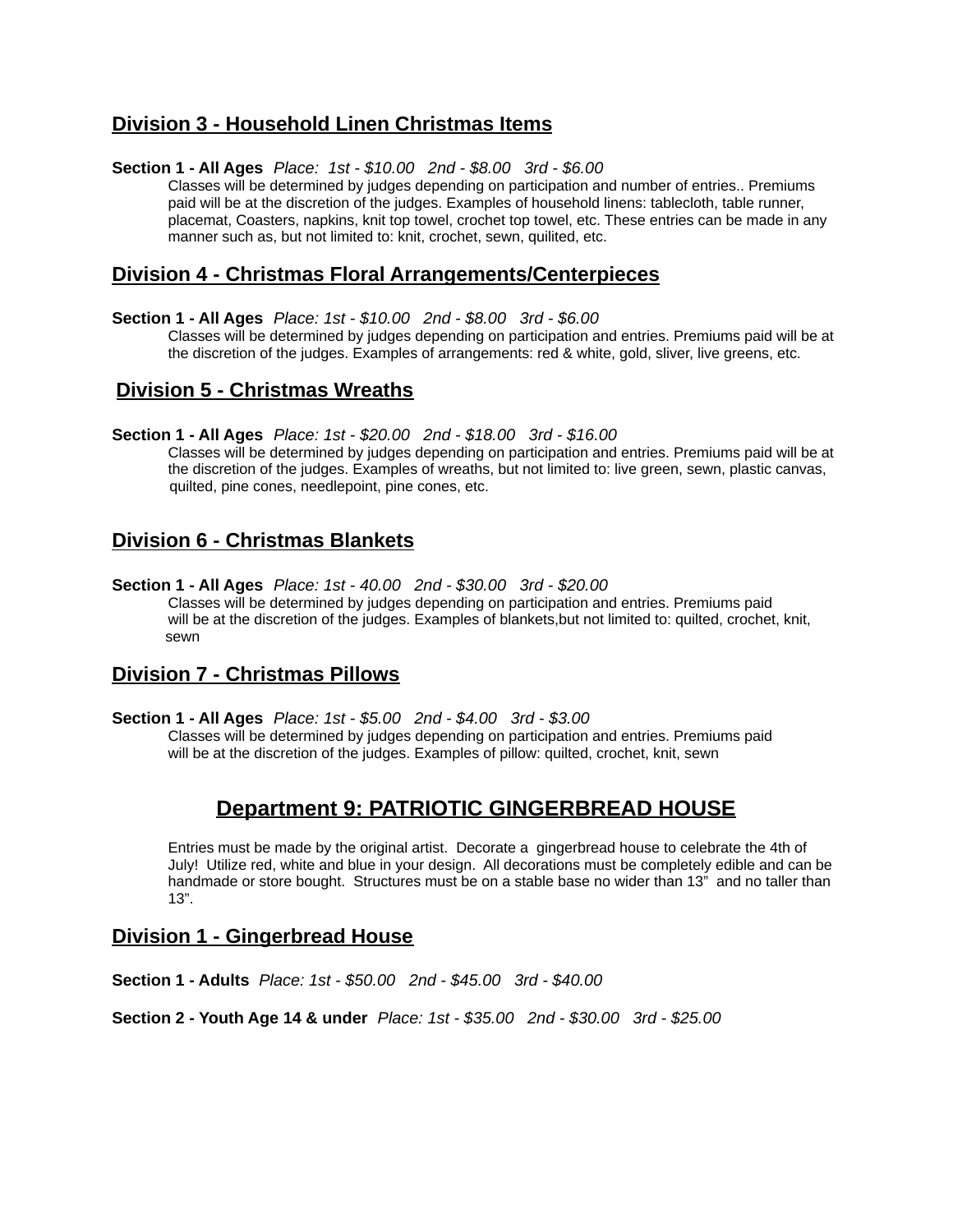# **Department 10: DECORATE A POTATO**

**Division 1 - Individual Potato** You may utilize and attach up to 3 potatoes to build your creaton.

**Section 1 - Adults** *Place: 1st - \$10.00 2nd - \$8.00 3rd - \$6.00*

**Section 2 - Youth Age 14 & Under** *Place: 1st - \$8.00 2nd - \$6.00 3rd - \$4.00*

**Division 2 - Potato Box Scene** Decorate a scene in a box no larger than 18" x 18" to display your potato creation. Use as many potatoes as you'd like to create your scene and characters.

**Section 1 - Adults** *Place: 1st - \$15.00 2nd - \$13.00 3rd - \$11.00*

**Section 2 - Youth Age 14 & Under** *Place: 1st - \$15.00 2nd - \$13.00 3rd - \$11.00*

# **Department 11: SCARECROW CONTEST**

# **2022 THEME: PATRIOTIC SCARECROW**

Entries must be made by the original artist. Decorate a patriotic themed scarecrow to be a maximum of 7 feet in height and cover no more than 3 feet of floor space. Scarecrows must have the ability to stand / sit on their own.

#### **Division 1 - Scarecrow**

**Section 1 - Adults** *Place: 1st - \$30.00 2nd - \$25.00 3rd - \$20.00*

**Section 2 - Youth 14 & under** *Place: 1st - \$20.00 2nd - \$15.00 3rd - \$10.00*

# **Department 12: POSTER CONTEST**

# **2022 THEME: BUTTERFLY LIFE CYCLE**

Poster can be no larger than 4' x 4' Poster must represent the stages of the Butterfly life cycle. Will be judged on most creativity and accurate information.

#### **Division 1 - Butterfly Life Cycle**

**Section 1 - Youth Ages 12 - 17** *Place: 1st - \$50.00 2nd - \$45.00 3rd - \$40.00*

**Section 2 - Youth 11 & under** *Place: 1st - \$40.00 2nd - \$35.00 3rd - \$30.00*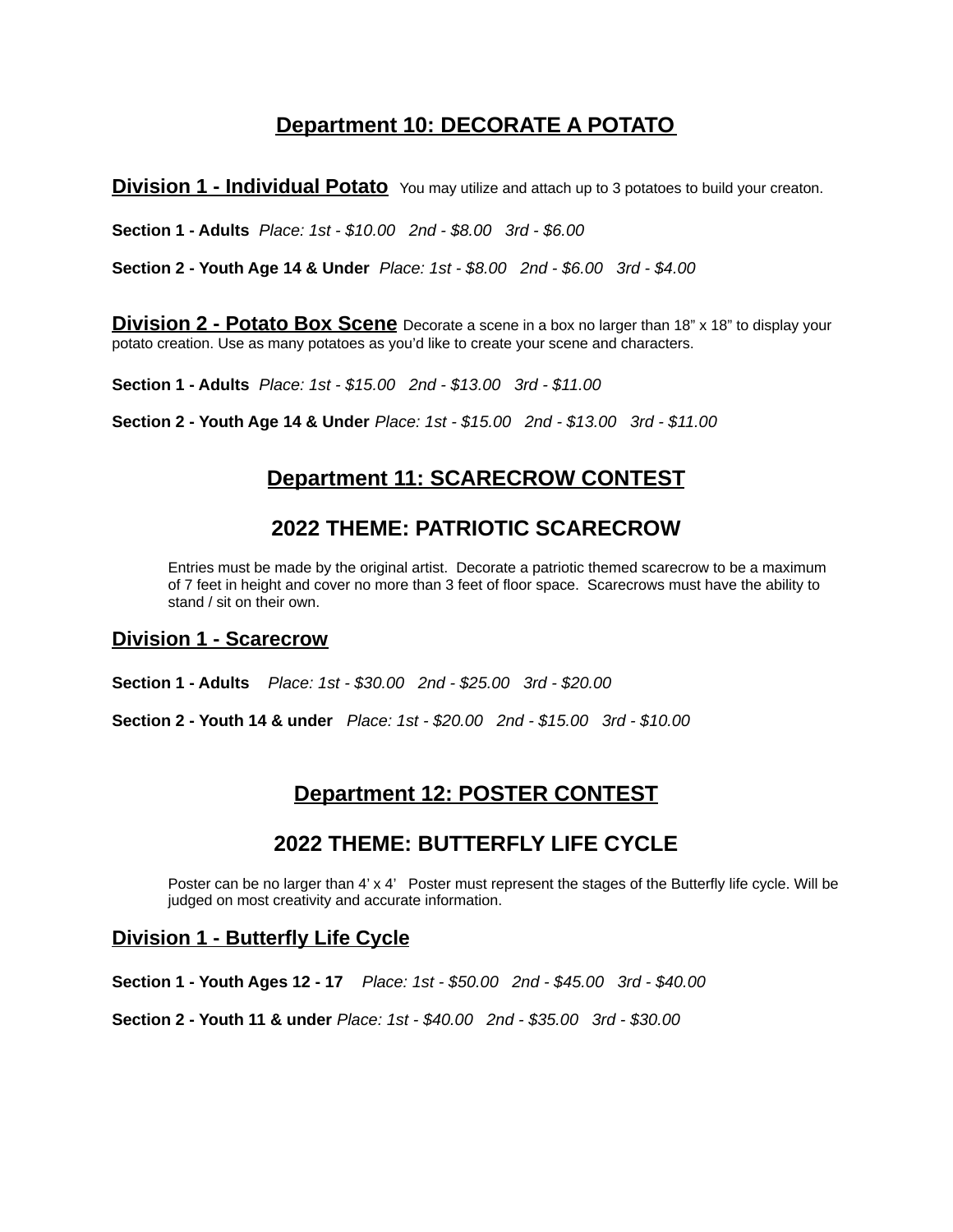## **Department 13: HANDMADE GNOME**

Entries for the Gnomes must be homemade. Gnomes may be designed and decorated in any manner or theme.

#### **Division 1 - Handmade Gnome**

**Section 1 - Adults** *Place: 1st - \$20.00 2nd - \$15.00 3rd - \$10.00*

**Section 2 - Youth 14 & under** *Place: 1st - \$15.00 2nd - \$13.00 3rd - \$11.00*

## **Department 14: AGRICULTURAL EXHIBIT**

## **2022 THEME: A DAY WITHOUT AGRICULTURE**

Entries must represent what life would be like without agriculture. This may be done in any manner of your choosing. For example: you may do a poster representing the items you would not have without agriculture. You can also do drawing, collages, or a 3-D representation by using the actual items/containers. Another option is to write an essay. Entries can be no larger than 4' x 4'

#### **Division 1 - A Day without Agriculture**

**Section 1 - Youth Ages 12 - 17** *Place: 1st - \$50.00 2nd - \$45.00 3rd - \$40.00*

**Section 2 - Youth 11 & under** *Place: 1st - \$40.00 2nd - \$35.00 3rd - \$30.00*

# **Department 15: Tye - Dyed T-shirt**

#### **Division 1 - Tye-Dyed T- Shirt**

**Section 1 - Youth Adults** *Place: 1st - \$20.00 2nd - \$15.00 3rd - \$10.00*

**Section 1 - Youth Ages 12 - 17** *Place: 1st - \$20.00 2nd - \$15.00 3rd - \$10.00*

**Section 2 - Youth 11 & under** *Place: 1st - \$20.00 2nd - \$15.00 3rd - 10.00*

#### **Class**

1. Tye Dye Kit 2. Natural Dyes - homemade - include list of the items used to make each color dye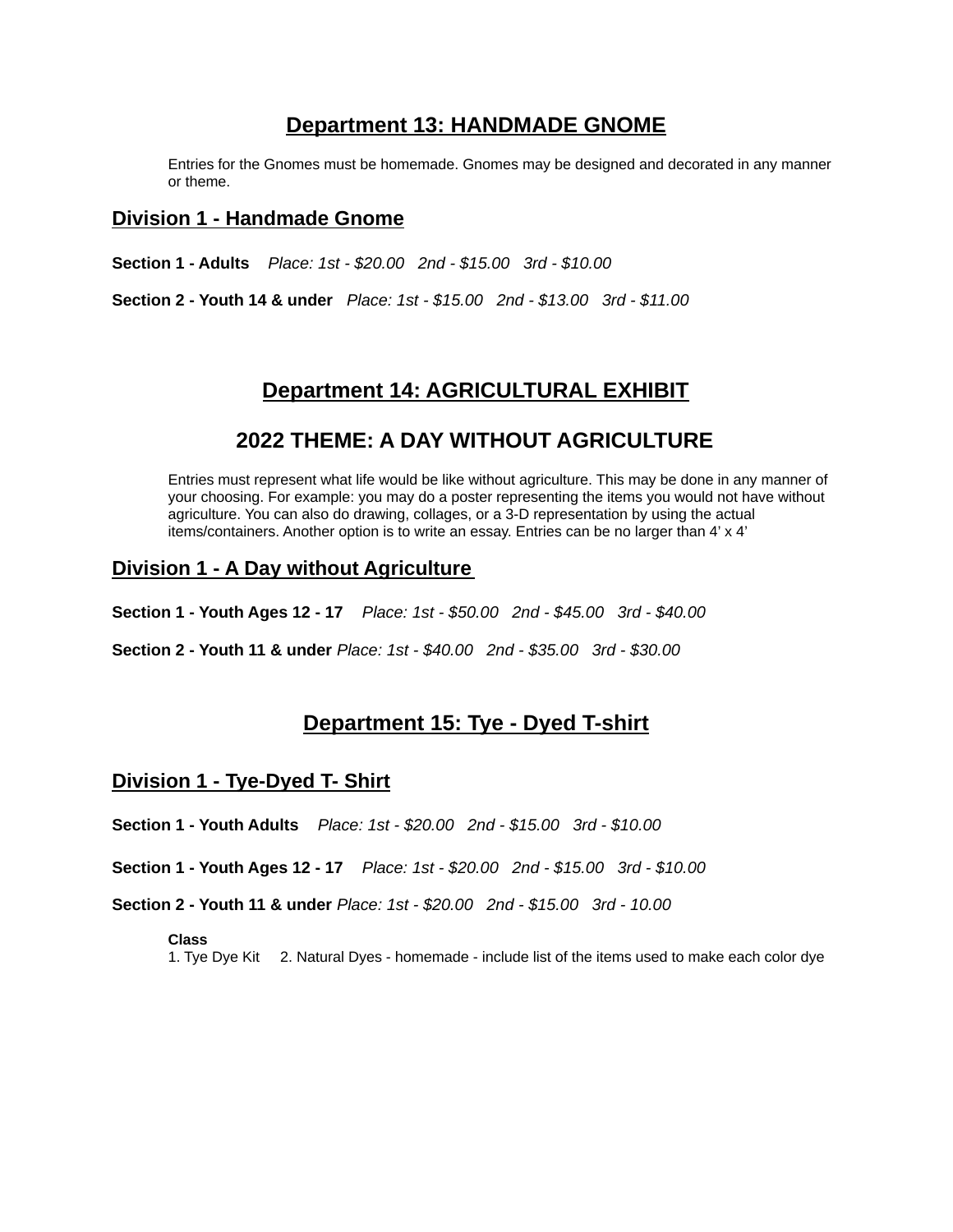# **Department 16: CANNED GOODS**

Jars are to be of uniform size. Only items canned in the last 12 months may be entered. No snap top canning jars allowed. The use of bail wire jars and paraffin wax are no longer recommended by the USDA and will not be accepted. Please provide two jars of each canned good. Each exhibitor MUST have their name on the BOTTOM of each jar. Please enter two (2) jars of each item.

## **Division 1 - Canned Goods (Single Item)**

**Section 1 - All Ages** *Place: 1st - \$6.00 2nd - \$5.00 3rd - \$4.00*

| <b>Class</b>                  |            |          |                                            |           |
|-------------------------------|------------|----------|--------------------------------------------|-----------|
| 1. Jam                        | 2. Jelly   | 3. Fruit | 4. Vegetables                              | 5. Greens |
| 6. Minced Meats               | 7. Pickles |          | 8. Butters (such as apple or peach butter) |           |
| 9. Catsup, Sauces, and Syrups |            | 10.Other |                                            |           |

Sub - Classes may be determined by judges depending on participation and number of entries. Premiums paid will be at the discretion of the judges. Example : Jam class may be broken down into strawberry jam and raspberry jam. Classes will be awarded 1st through 3rd place ribbons and premiums paid for each providing there are enough participants. Sub-classes will be determined by the Judges. Judges' decisions are final.

Examples of entries: Rhubarb, strawberries, bread & butter pickles, chili sauce, maple syrup, beets, swiss chard, salsa, pickled zucchini, etc.

**Other Agricultural and Educational Departments and Classes will be determined by Fair Officials and Exhibit Hall Superintendents based on the number of exhibitors and entries. We encourage groups, troops, clubs, non-profit organizations, farm stands, schools, businesses, etc. to contact us for more information. The exhibits will be judged on: theme, title, appearance & educational value. Premiums will be determined by Fair Officials.**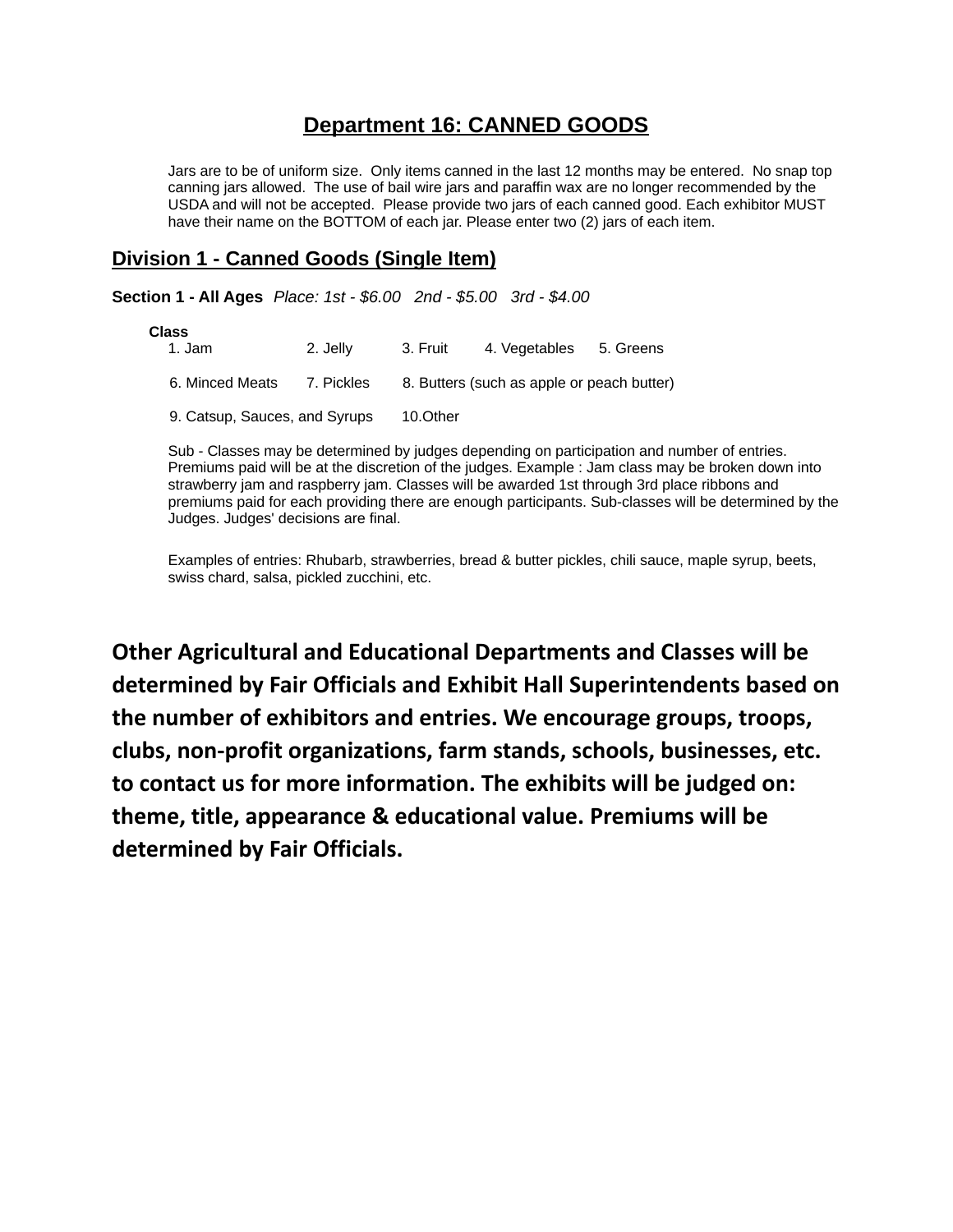# **Department 17: PARENT-CHILD BAKING CONTEST**

# **2022 Contest - Any Flavor Whoopie Pie Saturday, July 2nd**

*Entries must be brought to the Exhibit Hall (Civic Center) You may enter through Elm St. Extension (if only dropping off, no fair parking) on Saturday, July 2nd from 10:00 am- 12pm.*

No late entries will be accepted. Judging begins promptly at 1:00pm

All parents must be 18 years of age. The child must be between 5-14 years old. Parent is defined as mother, father, grandparent, legal guardian, or stepparent. Parents are limited to two entries per year and children to one. For example, a parent may enter different recipes with different children, but not two different recipes with the same child.

Amateur bakers only.

Creations submitted for judging must be from scratch.

Submit 12 individually wrapped Whoopie Pies. Must be accompanied by the recipe neatly printed. No names are to appear on the recipe. Creations and Recipes become property of the Houlton Fair.

Entries must be submitted in a disposable container. Entries must be thoroughly cooled.

Score sheets will remain confidential.

Decisions of the Judges will be final.

Entries will be judged on the following: Originality 10 Texture 5 Flavor of Filling 5 Flavor of Cookie 5 Total 25 points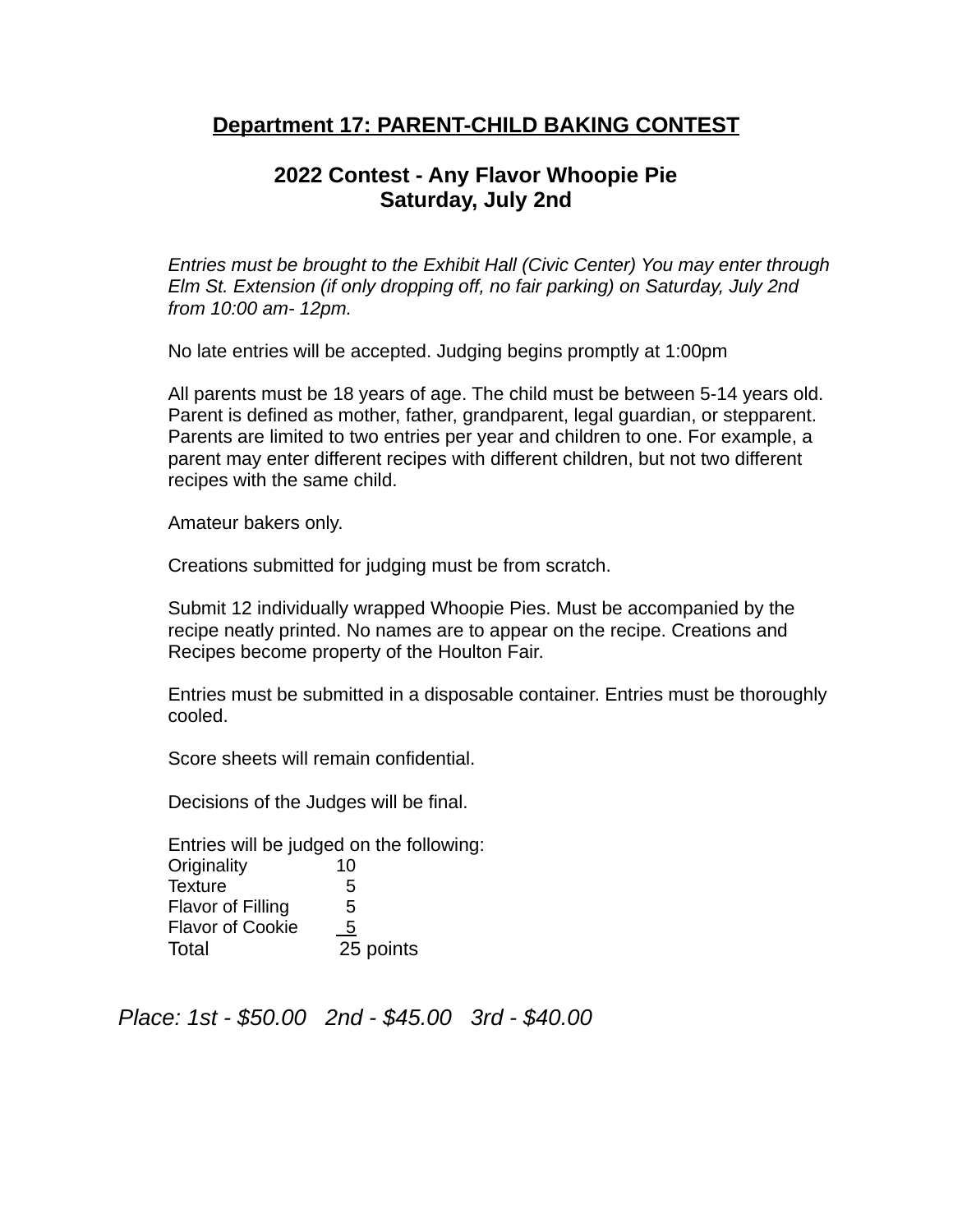# **Department 18 CUPCAKE DECORATING CONTEST**

# **2022 THEME - FARM ANIMALS Saturday, July 2nd**

*Entries must be brought to the Exhibit Hall (Civic Center) You may enter through Elm St. Extension if only dropping off, no fair parking) on Saturday, July 2nd from 10:00 am-12pm.*

No late entries will be accepted. Judging begins promptly at 2:00 pm.

Any age may enter. One entry per person.

Amateur bakers only.

All entries must be accompanied by the recipe neatly printed. No names are to appear on the recipe.

A minimum of 12 cupcakes must be submitted for judging. The cupcakes and recipes become the property of Houlton Fair. All cupcakes must be submitted on or in a disposable container. Containers will not be returned.

Cupcakes can be any flavor combination desired.

Score sheets will remain confidential.

Decisions of the Judges will be final.

| Entries will be judged on the following: |                |
|------------------------------------------|----------------|
| Overall appearance                       | 10             |
| Originality                              | 10             |
| Taste                                    | $\overline{5}$ |
| Total                                    | 25 points      |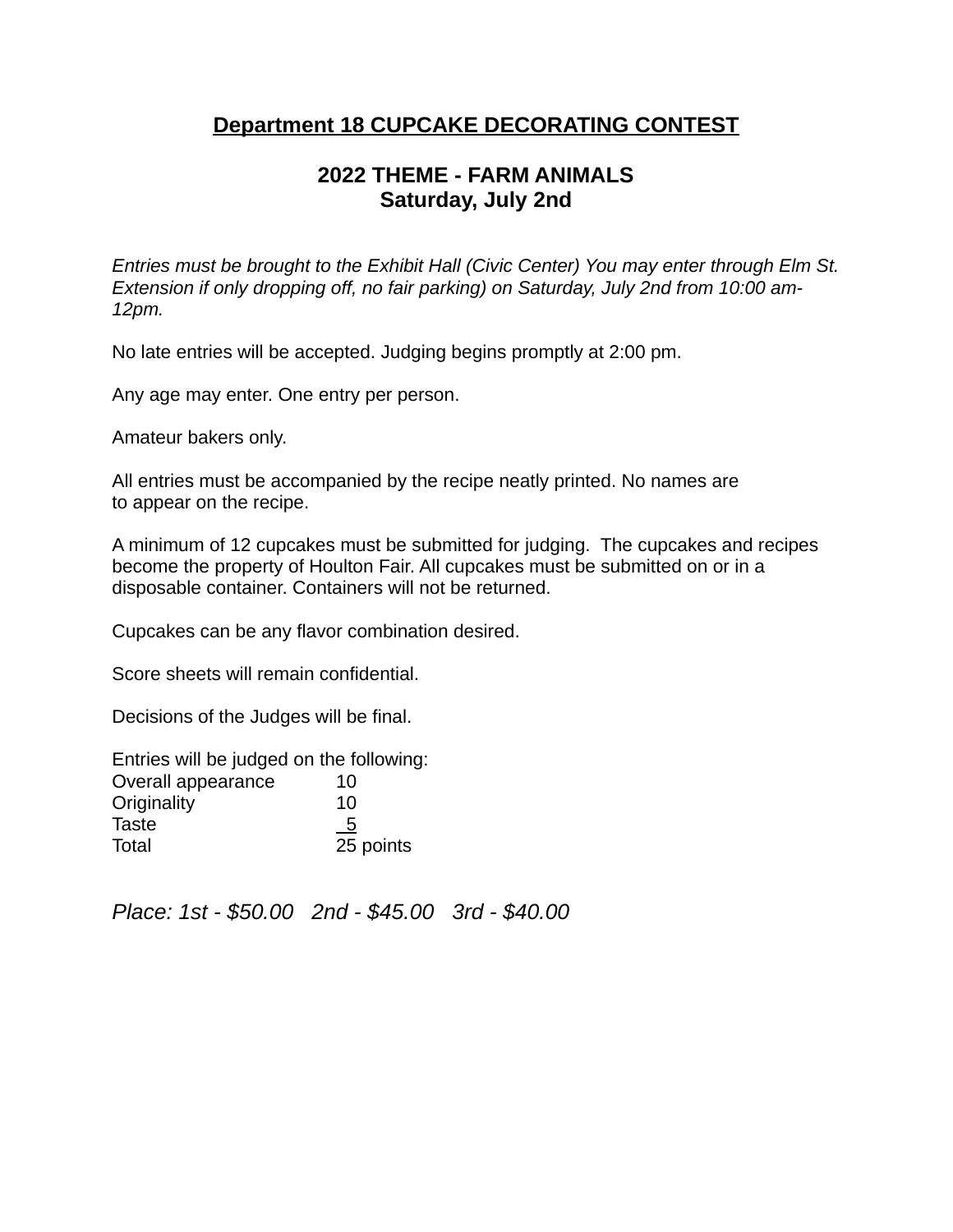# **Department 19: TWO CRUSTED APPLE PIE COOKING CONTEST**

# **Saturday, July 2nd**

*Entries must be brought to the Exhibit Hall (Civic Center) You may enter through Elm St. Extension if only dropping off, no fair parking) on Saturday, July 2nd from 10:00 am-12:00 pm.*

No late entries will be accepted. Judging begins promptly at 3:00 pm.

Any age may enter. One entry per person.

Amateur bakers only.

All entries must be accompanied by the recipe neatly printed. No names are to appear on the recipe.

Recipe must be made as a traditional apple pie, therefore, there can be no other fruit in this recipe. Recipes submitted must be cooked as indicated with the ingredients listed.

All pies must be completely cooled.

A two-crusted pie must be submitted for judging The pie and recipes become the property of Houlton Fair. All pies must be submitted in a disposable container. Containers will not be returned.

No late entries will be accepted.

Score sheets will remain confidential.

Decisions of the Judges will be final

Entries will be judged on the following: Ease of preparation 4 Texture 4 Crust 4 Overall appearance 4 Flavor of filling  $\frac{4}{5}$ Total 20 points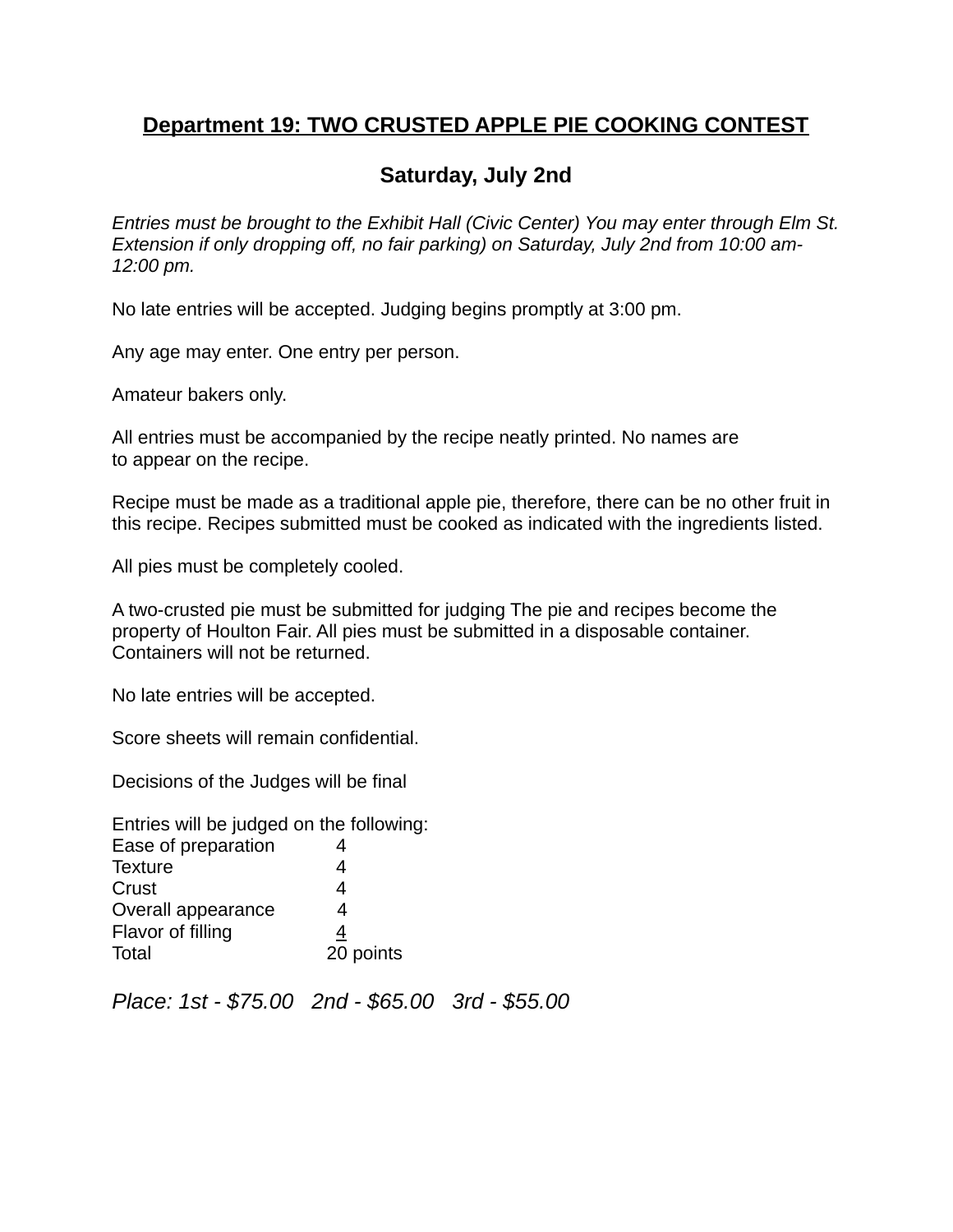# **Department 20: HOULTON FARMS BAKING CONTEST**

## **2022 THEME - SOUR CREAM POUND CAKE Saturday, July 2nd**

Entries may be brought to the Exhibit Hall (Civic Center) You may enter through Elm St. Extension if only *dropping off, no fair parking) on Saturday, July 2nd from 10:00 am- Noon.*

No late entries will be accepted. Decision of the judges will be final. Judging begins promptly at 4:00 pm. Any age may enter. One entry per person Amateur bakers only

RECIPE MUST BE FOLLOWED. Must be submitted on or in a disposable container. Containers will not be returned.

Score sheets will remain confidential. Judge decisions are final. Entries will be judged on the follo

| Entries will be judged on the following: |           |
|------------------------------------------|-----------|
| Overall appearance                       | 10        |
| Texture                                  | 10        |
| Taste                                    | 10        |
| Total                                    | 30 points |

#### *INGREDIENTS*

 & 1/2 cups cake & pastry flour teaspoon baking powder 1/4 teaspoon salt cup Houlton Farms Dairy butter, softened to room temperature 3/4 cup granulated sugar large eggs teaspoon pure vanilla extract 1/4 cup Houlton Farms Dairy sour cream

#### *INSTRUCTIONS*

- 1. Preheat oven to 350°F. Prepare a 9x5 inch or 8x4 inch loaf pan by greasing and lining with a piece of parchment paper. Set aside.
- 2. In a bowl, combine flour, baking powder, and salt. Whisk to combine.
- 3. In a bowl, add in butter. Using a stand mixer or handheld mixer, beat the butter on high speed for 3-5 minutes, or until it just under doubles in volume.
- 4. Add in your sugar to the butter and beat for another 3-5 minutes, or until you no longer see any dry sugar. Add your eggs into the butter/sugar mixture, one at a time, beating well after each addition. Add your vanilla extract and whisk to combine.
- 5. Add half of your flour mixture to the butter and egg mix. Fold in the dry ingredients until combined. Add your sour cream and again fold in until combined. Add your final addition of dry ingredients and mix until you no longer see dry flour.
- 6. Pour your cake batter into your prepared loaf pan. Spread out the batter into an even layer. Bake in your preheated 350°F oven for 50 to 60 minutes, or until the cake turns a deep golden color and a skewer inserted into the center of the cake comes out clean. If your cake starts browning too quickly, cover the loaf pan loosely with aluminum foil to slow down the browning process.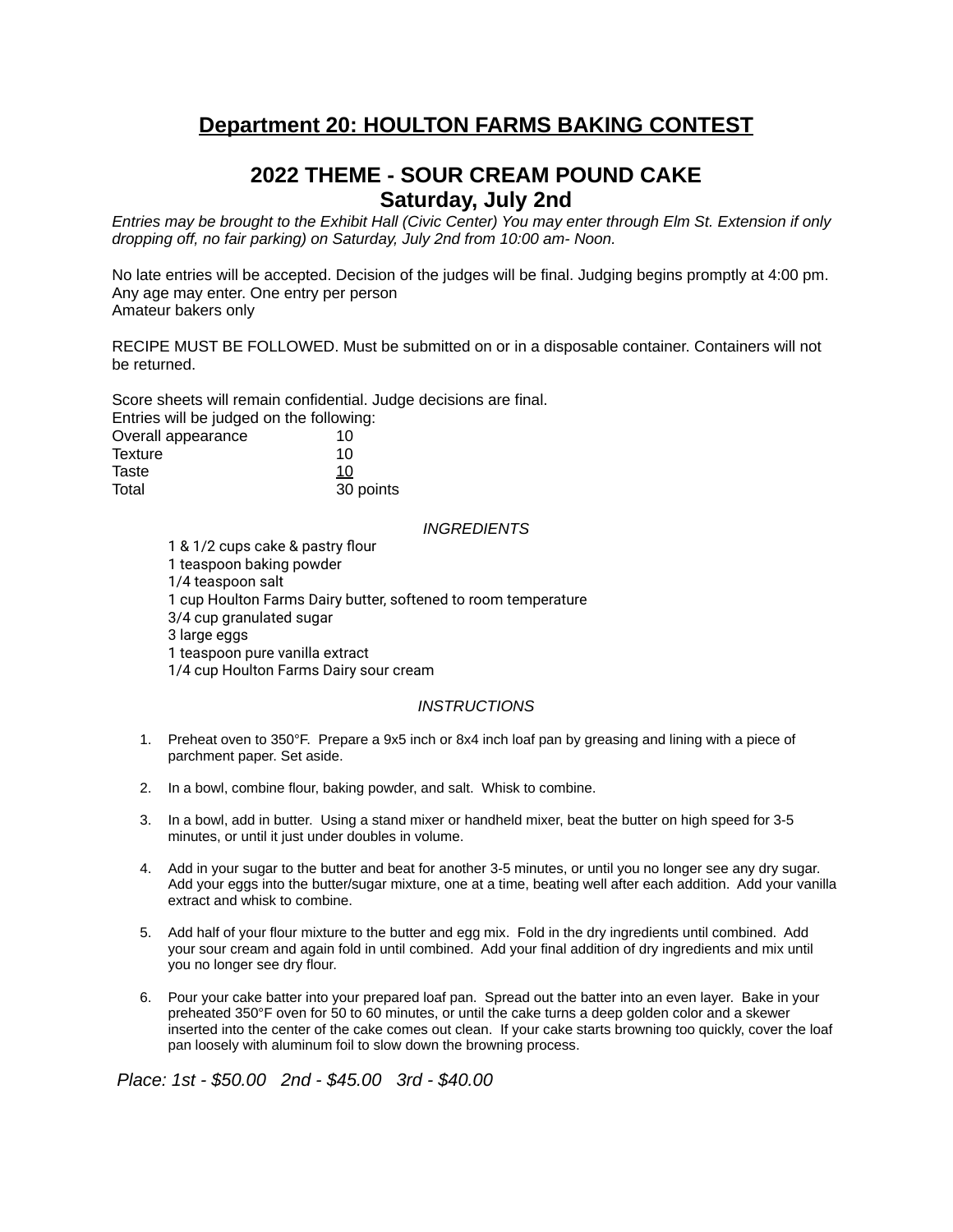# **Department 21: SALAD COOKING CONTEST**

# **2022 POTATO SALAD Sunday, July 3rd**

*Entries must be brought to the Exhibit Hall (Civic Center) You may enter through Elm St. Extension (if only dropping off, no fair parking) on Sunday July 3rd from 10:00 am-12pm.*

No late entries will be accepted. Judging begins promptly at 1:00 pm.

Any age may enter. One entry per person.

All entries must be accompanied by the recipe neatly printed. No names are to appear on the recipe.

Amateur bakers only.

Salad must be a minimum of 12 servings.

Salad and recipe becomes the property of Houlton Fair. Salad must be submitted in a disposable container. Containers will not be returned.

Score sheets will remain confidential.

Decisions of the Judges will be final

Entries will be judged on the following: Overall appearance 10 Originality 10 Taste 10 Texture 10 Total 40 points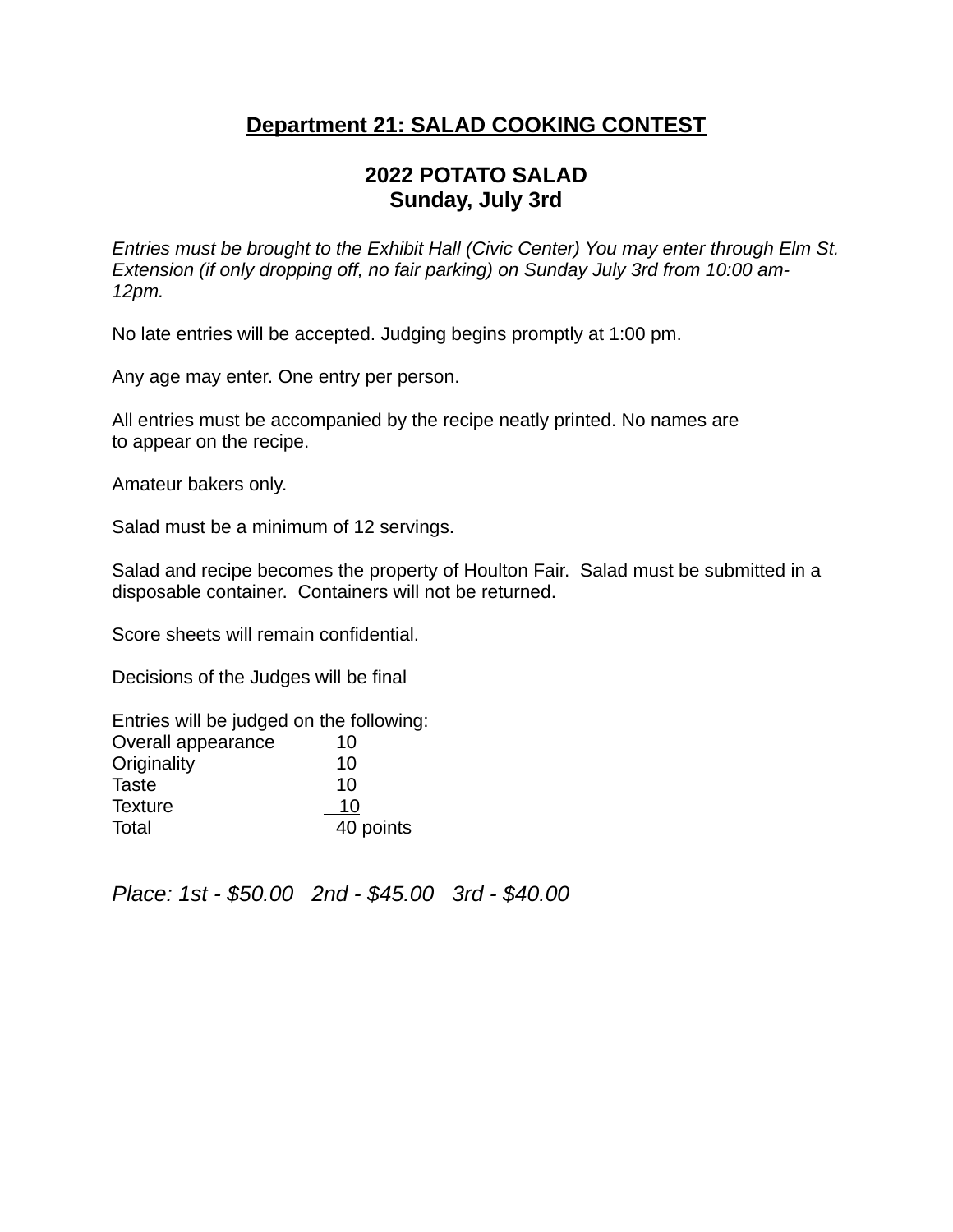# **Department 22: FRESH PRODUCE COOKING CONTEST:**

# **2022 CONTEST - FRESH SALSA Sunday, July 3rd**

*Entries must be brought to the Exhibit Hall (Civic Center) You may enter through Elm St. Extension (if only dropping off, no fair parking) on Sunday, July 3rd from 10:00 am-Noon.*

Due to the growing season in our area, store purchased fresh produce may be used

No late entries will be accepted. Decision of the judges will be final. Judging begins promptly at 2:00 pm.

Any age may enter. One entry per person.

Amateur bakers only.

Entries must be a minimum of 12 servings.

All entries must be accompanied by the recipe neatly printed. No names are to appear on the recipe.

Salsa and recipe cards became the property of Houlton Fair. Salsa must be submitted in a disposable container. Containers will not be returned.

Score sheets will remain confidential.

Decisions of the Judges will be final.

Entries will be judged on the following: Overall appearance 10 Originality 10 Taste 10 Texture 10 Total **40** total points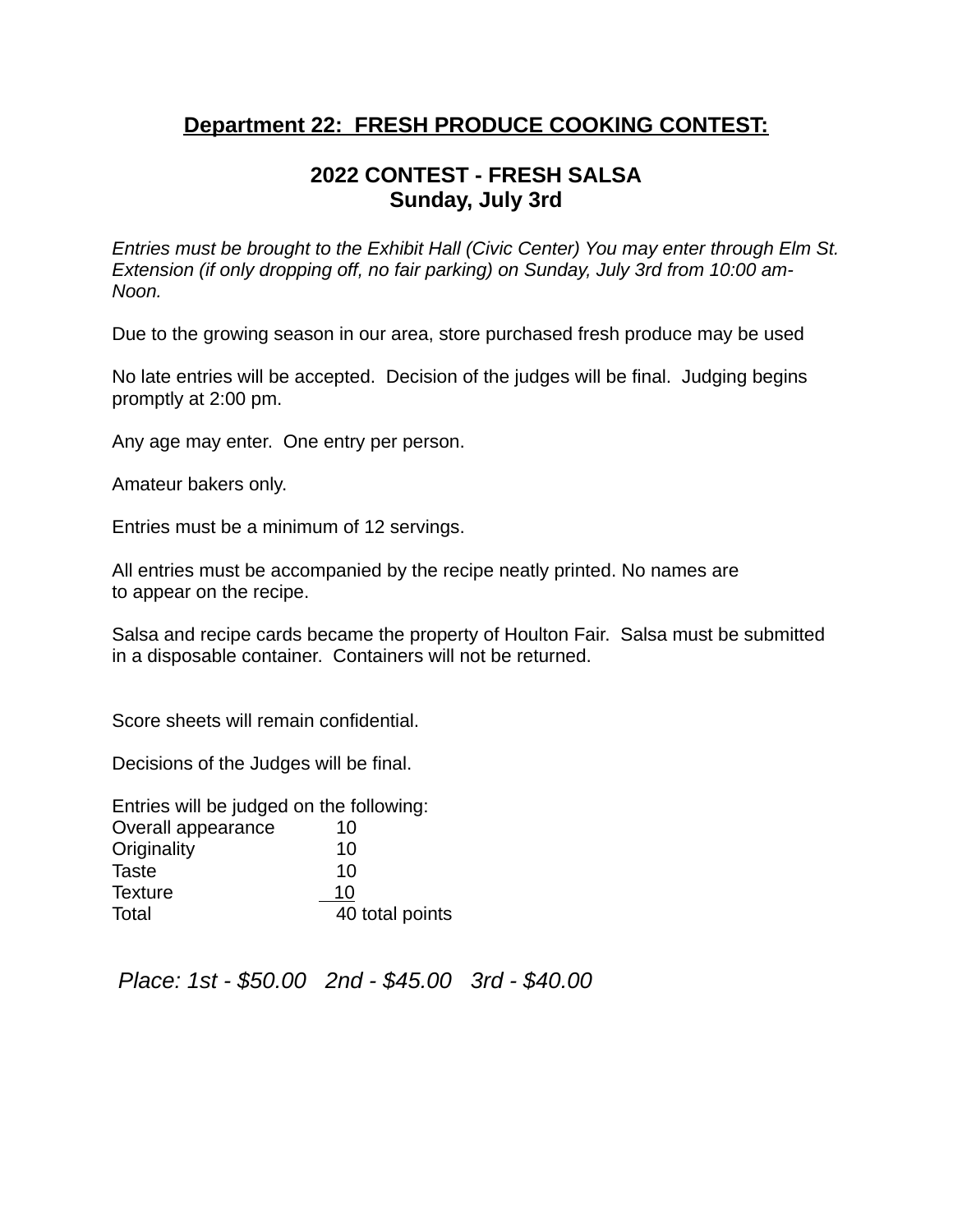# **Department 23: BLUEBERRY COOKING CONTEST**



# **2022 BLUEBERRY DESSERT Sunday, July 3rd**

*Entries must be brought to the Exhibit Hall (Civic Center) You may enter through Elm St. Extension (if only dropping off, no fair parking) on Sunday July 3rd from 10:00 am-12pm.*

No late entries will be accepted. Judging begins promptly at 3:00 pm.

Any age may enter. One entry per person.

Amateur bakers only.

All entries must be accompanied by the recipe neatly printed. No names are to appear on the recipe.

Entries must be a minimum of 12 servings.

Desserts and recipes become the property of Houlton Fair. Dessert must be submitted on or in a disposable container. Containers will not be returned.

#### **The entry can be any type of blueberry dessert. Please use frozen or fresh wild Maine Blueberries.**

Score sheets will remain confidential.

Decisions of the Judges will be final.

Entries will be judged on the following: Overall appearance 10 Originality 10 Taste 10 Texture 10 Total 40points



*Place: 1st - \$50.00, Apron and hat 2nd - \$45.00, Apron and hat 3rd - \$40.00 and hat*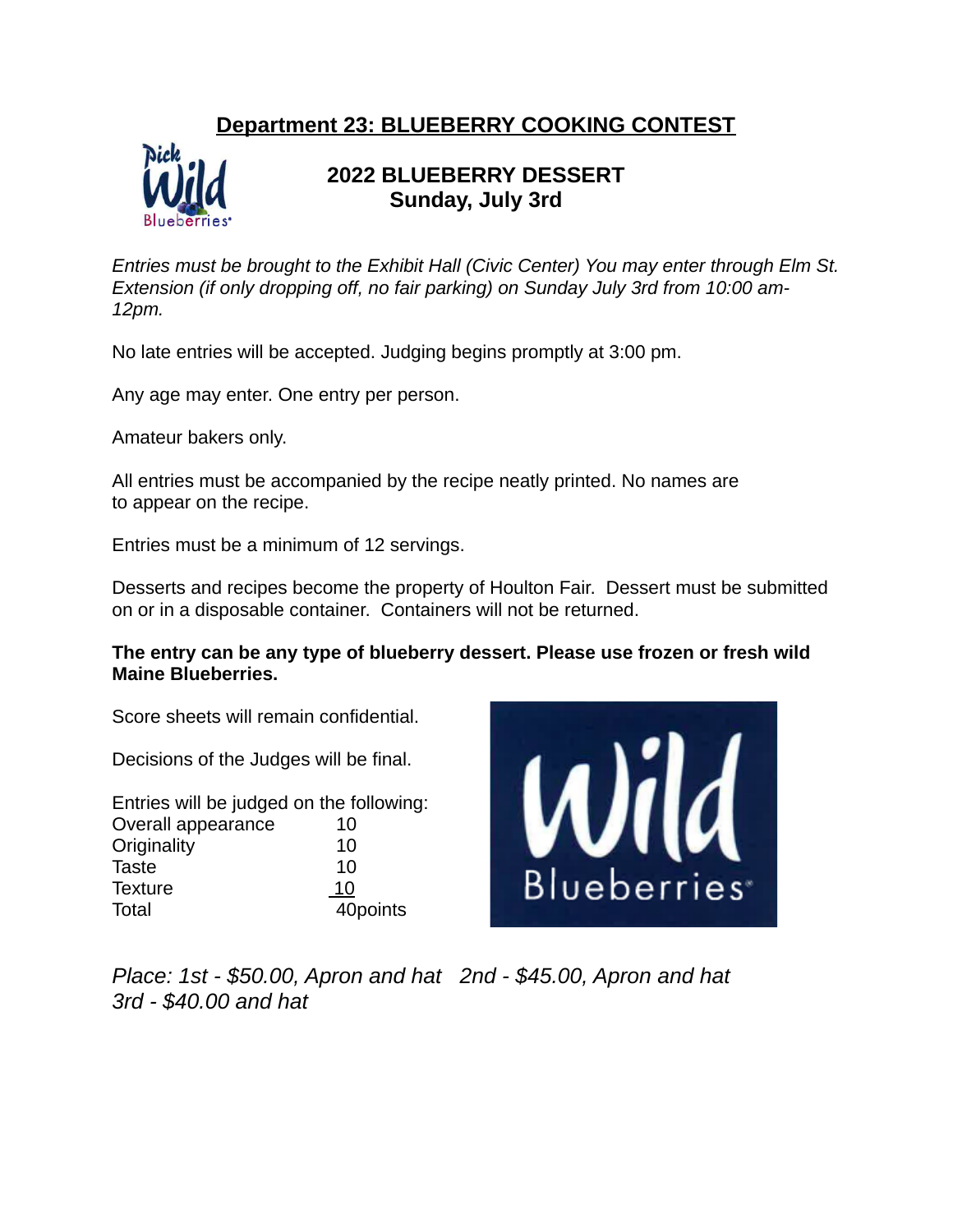# **Department 24: THEMED NOVELTY CAKE DECORATING CONTEST**

# **2022 THEME - Summer Fun Sunday, July 3rd**

*Entries must be brought to the Exhibit Hall (Civic Center) You may enter through Elm St. Extension (if only dropping off, no fair parking) on Sunday July 3rd from 10:00 am-12pm.*

No late entries will be accepted. Judging begins promptly at 4:00 pm.

Any age may enter. One entry per person.

Amateur bakers only.

All entries must be accompanied by the recipe neatly printed. No names are to appear on the recipe.

The cake and recipes become the property of Houlton Fair. Cakes must be submitted on or in a disposable container. Containers will not be returned.

Cakes can be any flavor combination desired.

Score sheets will remain confidential.

Decisions of the Judges will be final.

| Entries will be judged on the following: |           |
|------------------------------------------|-----------|
| Overall appearance                       | 10        |
| Originality                              | 10        |
| Taste                                    | <u>_5</u> |
| Total                                    | 25 points |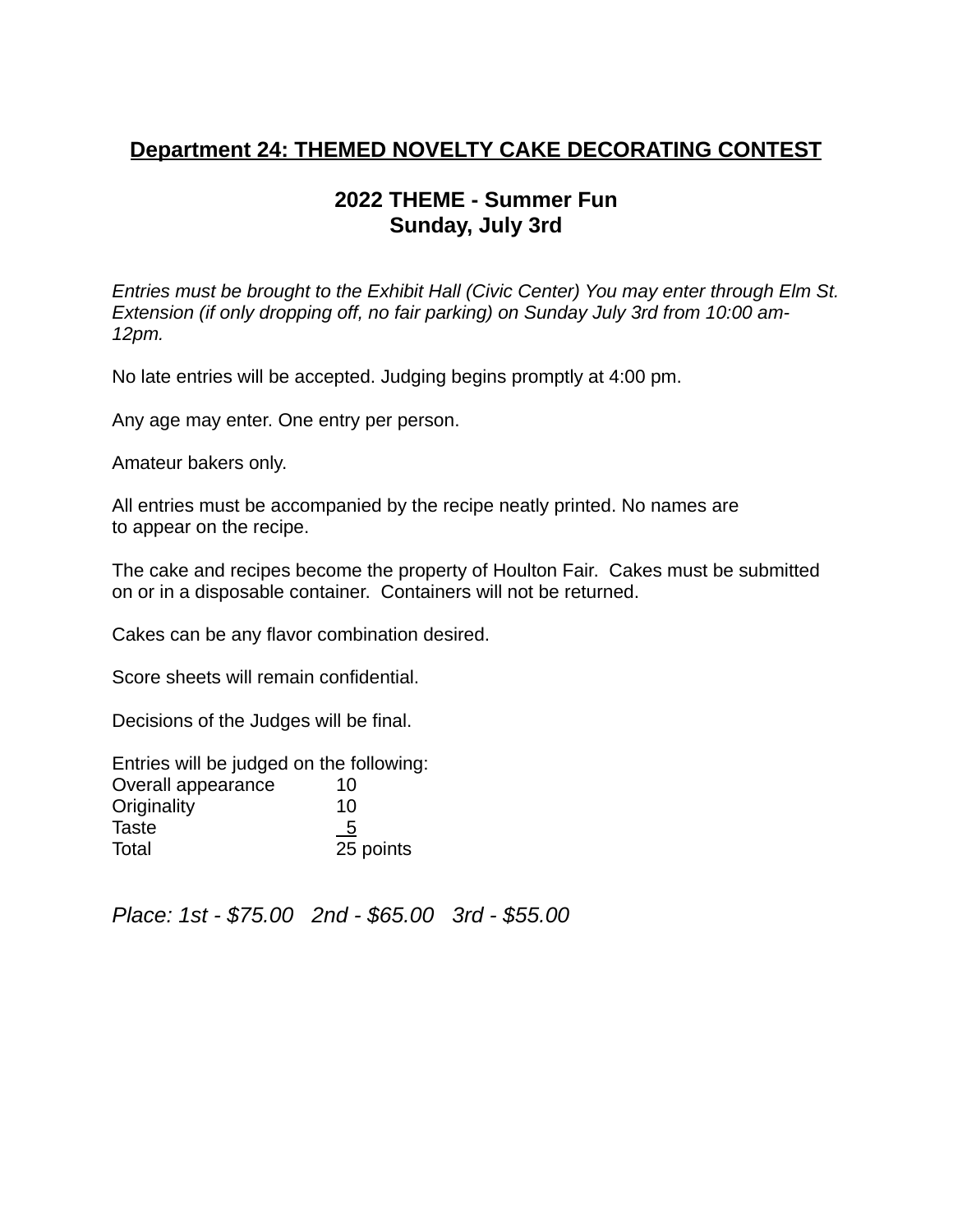# **Department 25: KING ARTHUR FLOUR BAKING CONTEST**



# **2022: COUNTRY BREAD SUNDAY, JULY 3RD**

*RECIPE MUST BE FOLLOWED, see next page. Entries must be brought to the Exhibit Hall (Civic Center) You may enter through Elm St. Extension (if only dropping off, no fair parking) on Sunday July 3rd from 10:00 am- 12pm.*

No late entries will be accepted. Judging begins promptly at 5:00 pm. Amateur bakers only Score sheets will remain confidential.

Entries must be cooled and delivered in a disposable container. Container will not be returned. Entries become the property of Houlton Fair.

King Arthur and Houlton Fair is not responsible for replacing lost or stolen ribbons or gift cards.

Decisions of the Judges will be final.

Entries will be judged on the following: Taste 50 Overall Appearance + Creativity 25 Texture: 25 Total 100 Points

**Section 1 - Adult** *Place: 1st \$50 cash, \$75 King Arthur gift card, ribbon Place: 2nd \$45 cash, \$50 King Arthur gift card, ribbon Place: 3rd \$40 cash, \$25 King Arthur gift card, ribbon*

#### **Section 1 - Youth Under 17 years:**

*Place: 1st \$40 cash, \$40 King Arthur gift card, ribbon Place: 2nd \$35 cash, \$25 King Arthur gift card, ribbon Place: 3rd \$30 cash, King Arthur Tote Bag, ribbon*

Recipe on next page must be followed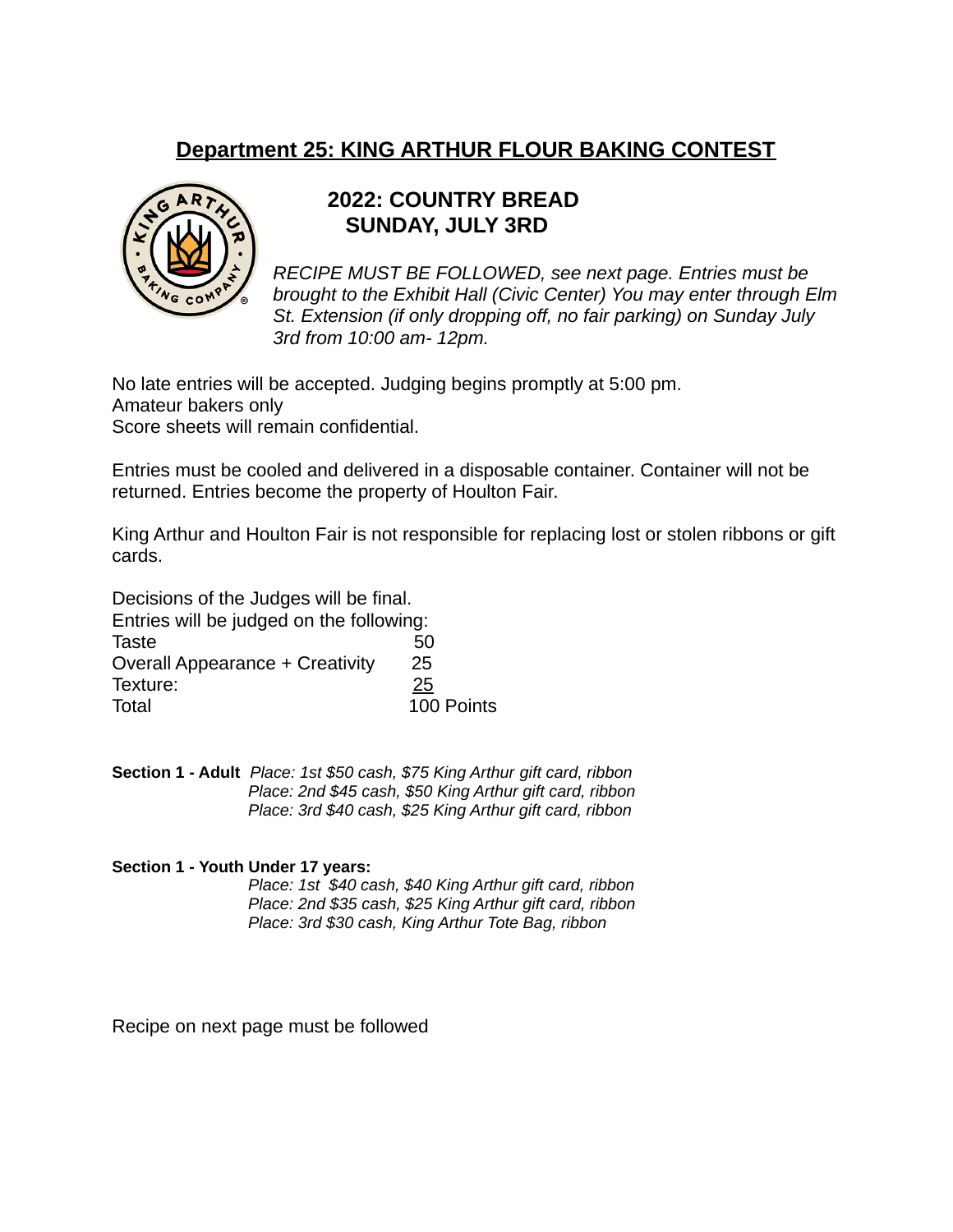# **2022: KING ARTHUR COUNTRY BREAD**

For a lighter-colored loaf, cut the white whole wheat down to just a couple of tablespoons (or eliminate it entirely) while increasing the bread flour to 3 cups (360g).

PREP 10 mins BAKE 20 to 25 mins TOTAL 2 hrs 45 mins YIELD 1 large loaf



1 1/8 to 1 1/4 cups (255g to 283g) water, lukewarm\* 1 1/2 teaspoons instant yeast 1/2 cup (57g) King Arthur White Whole Wheat Flour 1 1/2 teaspoons (9g) salt 2 1/2 cups (300g) King Arthur Unbleached Bread Flour seeds (sesame, flax, caraway or poppy) or old-fashioned rolled oats or rye flakes, for topping

\*Use the lesser amount of water in the summer or in humid weather; the greater amount in winter, or when the weather is cold and dry.

- 1. To make the dough: Pour the water into a mixing bowl. Weigh your flour; or measure it by gently spooning it into a cup, then sweeping off any excess. Add the yeast and white whole wheat flour and let sit for several minutes until the mixture begins to bubble.
- 2. Stir in the salt and 1 cup of the bread flour and mix well. Gradually add the remaining bread flour until the dough begins to pull away from the sides of the bowl. Turn the dough out onto a lightly floured surface and knead it for 4 to 5 minutes. Let the dough rest while you clean out and grease your bowl; then knead the dough a few more minutes. The dough should be on the slack side and a little tacky, but shouldn't be sticky. When the dough is well-kneaded, place it into the prepared bowl, cover, and let rise until doubled in size,  $1 \frac{1}{2}$  to 2 hours.
- 3. To use a brotform: When your dough has risen, flour your brotform heavily and sprinkle some seeds (sesame, flax, caraway, poppy...) or some rolled oats or rye flakes into the bottom. Gently deflate the dough, shape it into a ball and place it, smooth side down, into the brotform. Drape the dough with lightly greased plastic wrap and set it aside to rise for 45 minutes, or until it's crowned nicely over the rim of the brotform.
- 4. If you're not using a brotform, simply round the dough into a ball and place it on a lightly greased or parchment-lined baking sheet. Let the dough rise for about 45 minutes, or until it's noticeably puffy. 4 For dough shaped in a brotform: Have a lightly greased or parchment-lined baking sheet ready. Very gently, roll the dough from the brotform onto the baking sheet. It should slip out gracefully, without deflating. If it deflates totally (a small settling is OK), simply form it into a smooth ball, put it back in the brotform, and let it rise again (only this time not quite as high).
- 5. Towards the end of the rising time, preheat the oven to 425°F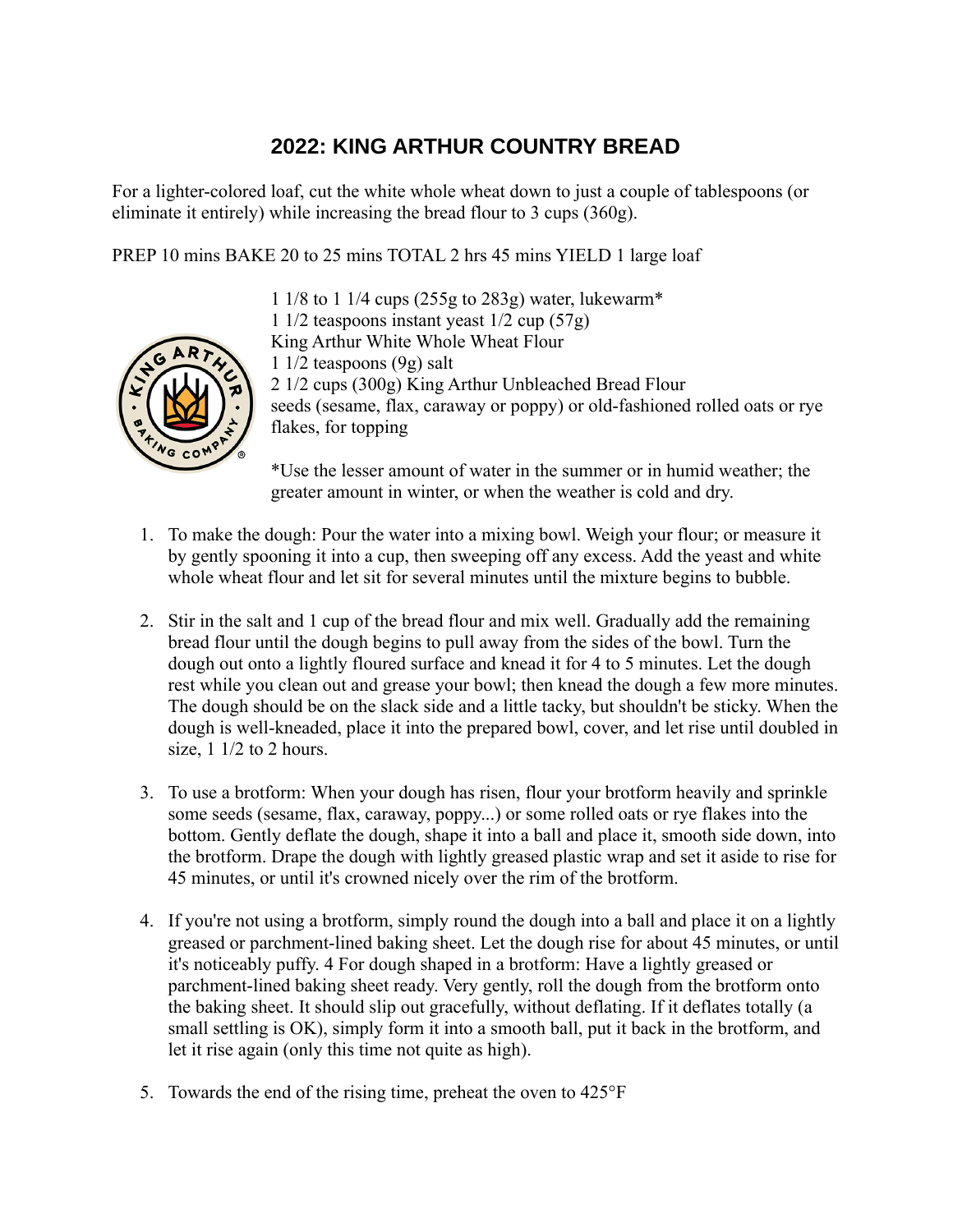# **Department 26: RED, WHITE & BLUE DESSERT CONTEST**

# **Red, White & Blue Dessert of your choice Monday, July 4th**

*Entries must be brought to the Exhibit Hall (Civic Center) You may enter through Elm St. Extension (if only dropping off, no fair parking) on Monday, July 4th from 9:00 am - 11:00 am* No late entries will be accepted. Judging begins promptly at 2:00 pm.

Any age may enter. One entry per person.

Amateur bakers only.

All entries must be accompanied by the recipe neatly printed. No names are to appear on the recipe.

Entries must be a minimum of 12 portions.

Entries and recipes become the property of Houlton Fair. Entries must be submitted on or in a disposable container. Containers will not be returned.

Score sheets will remain confidential.

Decisions of the Judges will be final.

| Entries will be judged on the following: |           |
|------------------------------------------|-----------|
| Overall appearance                       | 10        |
| Originality                              | 10        |
| Taste                                    | - 5       |
| Total                                    | 25 points |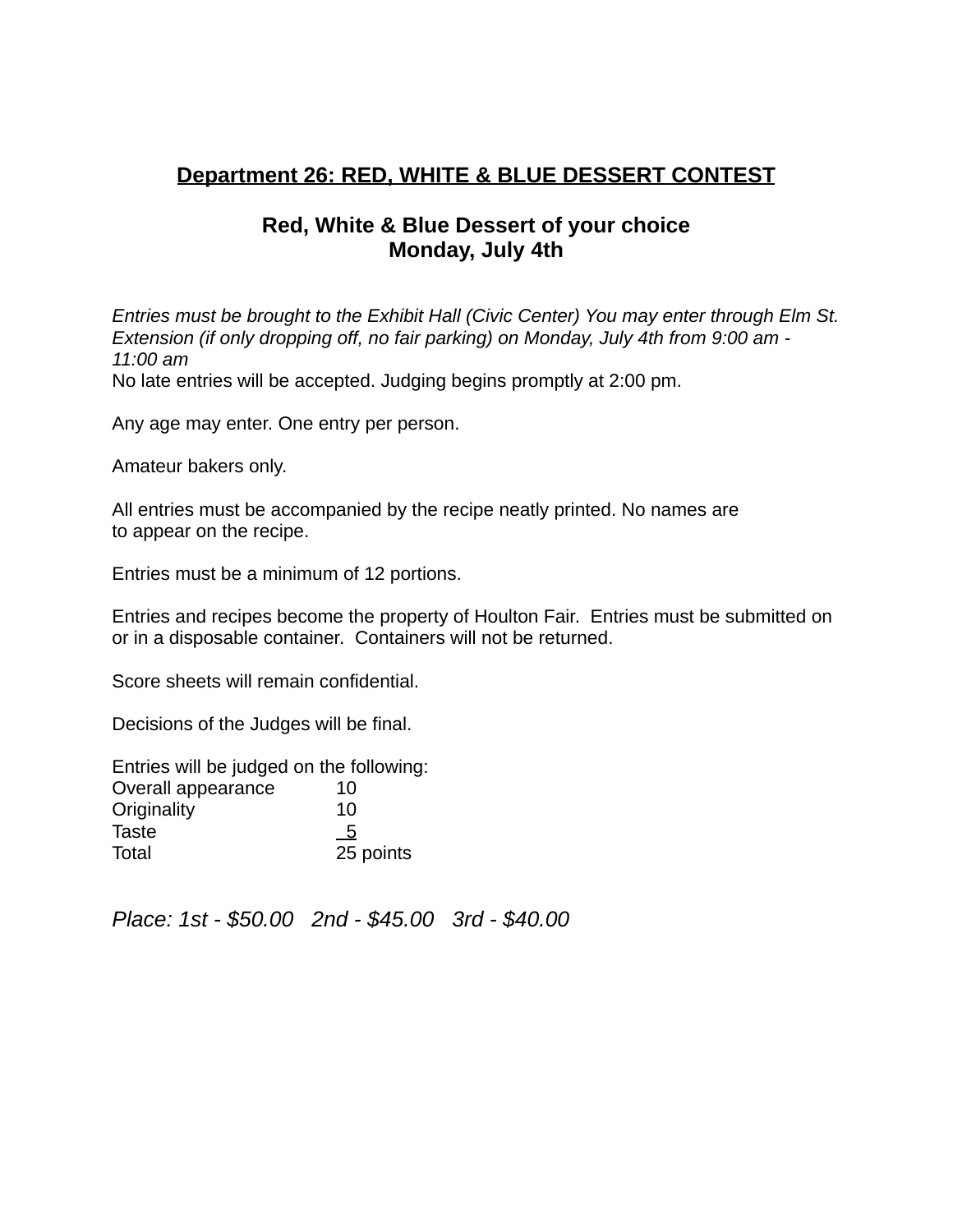# **Department 27: FUDGE CONTEST**

# **Monday, July 4th**

*Entries must be brought to the Exhibit Hall (Civic Center) You may enter through Elm St. Extension (if only dropping off, no fair parking) on Monday, July 4th from 9:00 am - 11:00 am*

No late entries will be accepted. Judging begins promptly at 3:00 pm.

Any age may enter. One entry per person.

Amateur bakers only.

All entries must be accompanied by the recipe neatly printed. No names are to appear on the recipe.

Submit a minimum of 12 2X2 pieces of fudge. Each piece must be individually wrapped.

Entries become the property of Houlton Fair. Entries must be submitted on or in a disposable container. Containers will not be returned.

Score sheets will remain confidential.

Decisions of the Judges will be final.

Entries will be judged on the following: Overall appearance 10 Originality 10 Taste 10 Total 30 points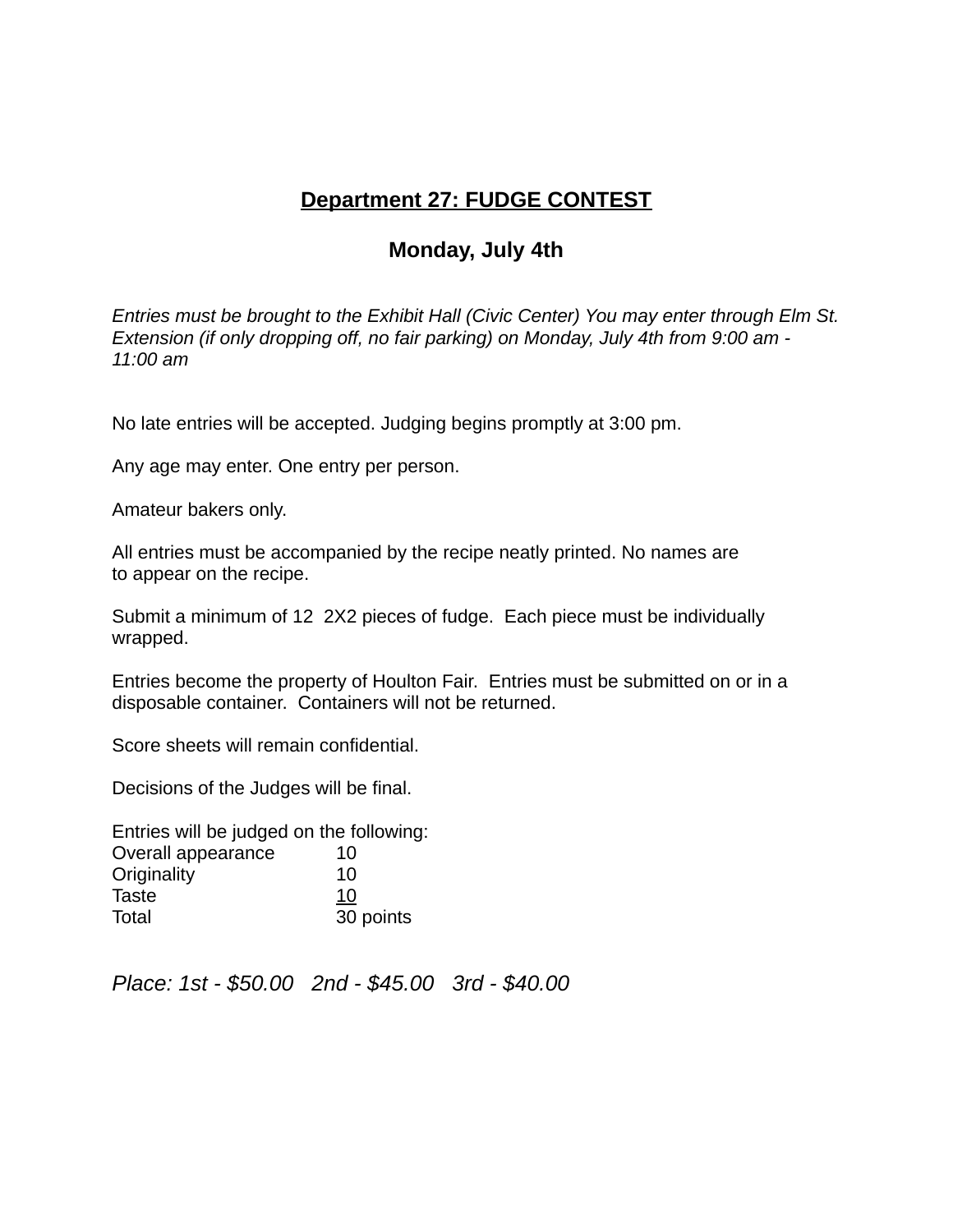# **Department 28: MAPLE SYRUP CREATION CONTEST**

# **Monday, July 4nd**

*Entries must be brought to the Exhibit Hall (Civic Center) You may enter through Elm St. Extension (if only dropping off, no fair parking) on Monday, July 4th from 9:00 am - 11:00 am*

No late entries will be accepted. Judging begins promptly at 4:00 pm.

Any age may enter. One entry per person.

Amateur bakers only.

All entries must be accompanied by the recipe neatly printed. No names are to appear on the recipe.

Submit 12 servings of your creation.

Entries become the property of Houlton Fair. Entries must be submitted on or in a disposable container. Containers will not be returned.

Score sheets will remain confidential.

Decisions of the Judges will be final.

Entries will be judged on the following: Overall appearance 10 Originality 10 Taste 5 Total 25 points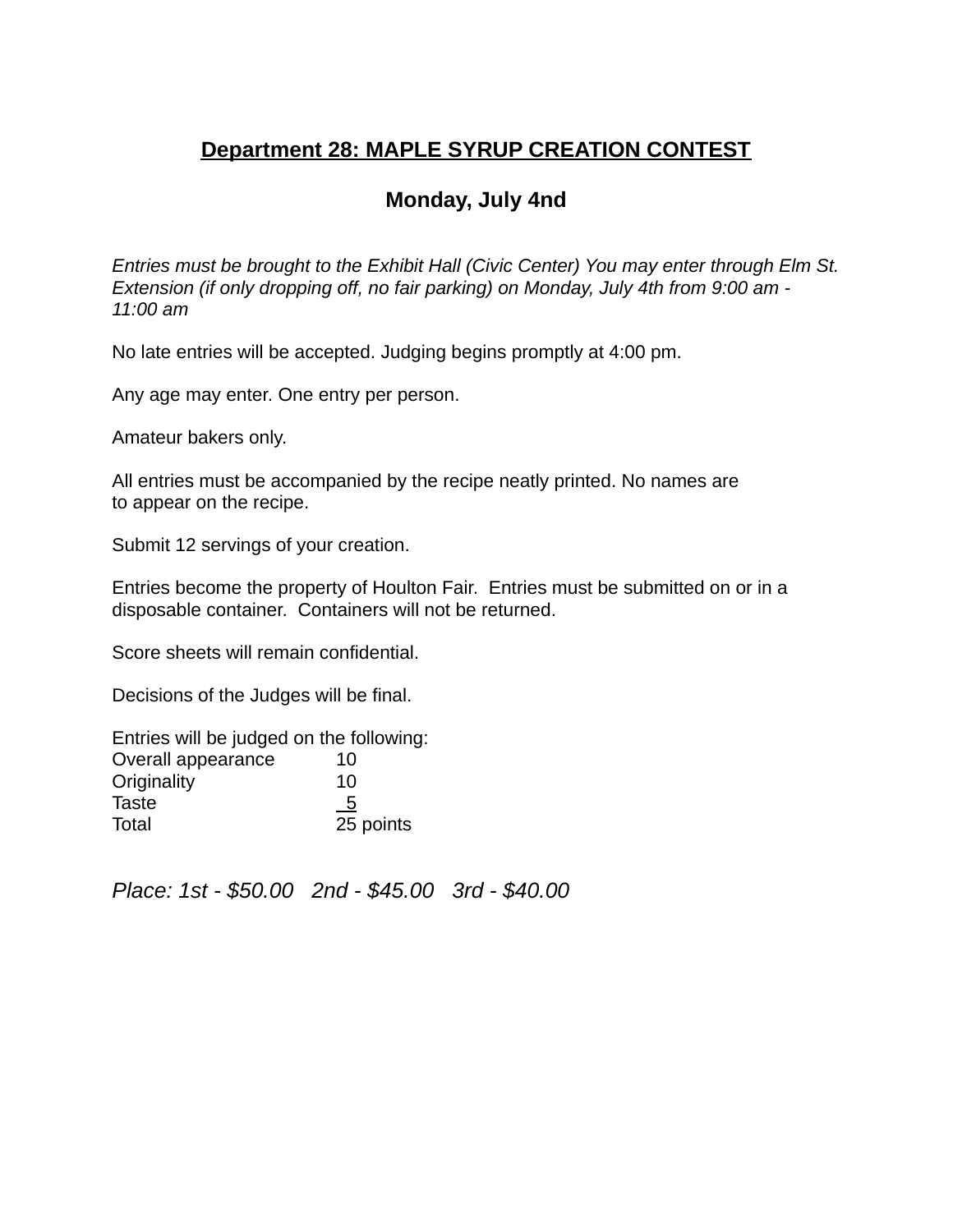## **EXHIBIT HALL FORM**

| NAME           | EXHIBITOR #  |
|----------------|--------------|
| <b>ADDRESS</b> |              |
| <b>PHONE</b>   | <b>EMAIL</b> |

| DEPT. | DIV. | SEC. CLASS | TAG# | <b>ITEM NAME</b> | <b>PLACE</b> | <b>PAID</b> |
|-------|------|------------|------|------------------|--------------|-------------|
|       |      |            |      |                  |              |             |
|       |      |            |      |                  |              |             |
|       |      |            |      |                  |              |             |
|       |      |            |      |                  |              |             |
|       |      |            |      |                  |              |             |
|       |      |            |      |                  |              |             |
|       |      |            |      |                  |              |             |
|       |      |            |      |                  |              |             |
|       |      |            |      |                  |              |             |
|       |      |            |      |                  |              |             |
|       |      |            |      |                  |              |             |
|       |      |            |      |                  |              |             |
|       |      |            |      |                  |              |             |
|       |      |            |      |                  |              |             |
|       |      |            |      |                  |              |             |
|       |      |            |      |                  |              |             |
|       |      |            |      |                  |              |             |

(office use only) - - - TOTAL PREMIUM \$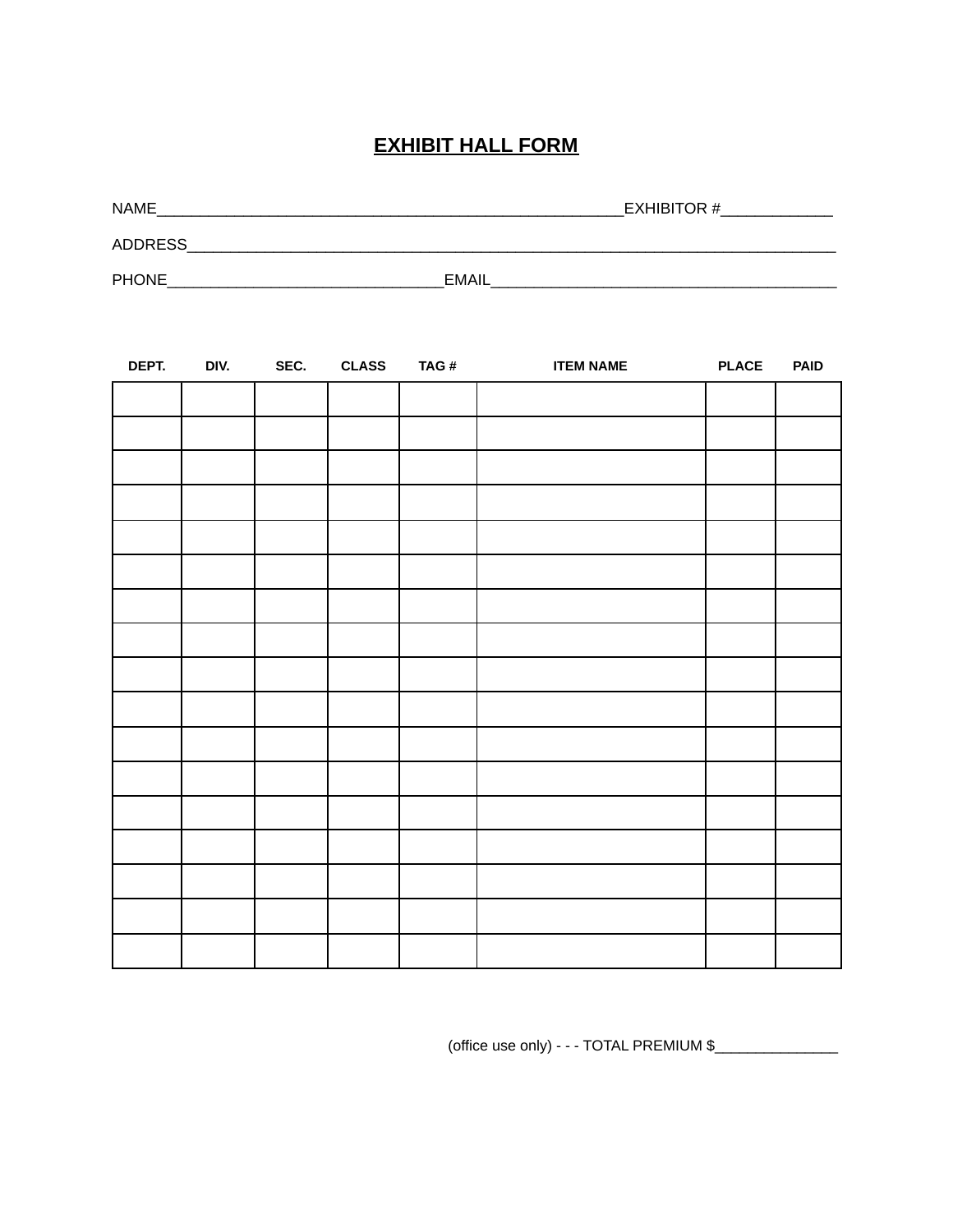# **Houlton Agricultural Fair Livestock Exhibits**

Livestock Superintendents – Ian Crane 538-7493

Jeff McCarthy 267-0877

General Rules and Regulations

1. All animals must be at the fair no later than midnight on Wednesday July 2, 2021

2. All animals must be healthy and clean. Any animal may be asked to leave if deemed unhealthy by the Livestock Superintendent or Fair Veterinarian. All animals entering the grounds must meet the health requirements of the Maine State Department of Agriculture as established for State Fairs. Details of these

requirements can be obtained from the Livestock Superintendent or from the Maine State Dept. of Agriculture,

Augusta, ME.

3. Animals are to stay on the fair grounds until released by the Livestock Superintendent.

4. Premiums will be given out in a Herdsmanship Competition. For Beef and Dairy you must bring a minimum of 6 Animals to compete. For Sheep and Goats you must bring a minimum of 5 animals to compete. There will also be an educational display contest.

5. All Entries are subject to approval or rejection by the Fair Veterinarian at any time during the course of the Fair.

6. Cooking and smoking are strictly prohibited in any tent, stable, or exhibit areas.

7. The Houlton Fair will, under no circumstances, be liable or responsible for any injury, losses, or damages sustained by the owner, agent, servant, employees, or animals entered in any class or exhibition while on the fairgrounds. All risks of loss, injury, damage or destruction to property or livestock are assumed in full by the owners, agents, servants, and employees; whether caused by active or passive negligence, condition of the premises or any other cause whatsoever. All owners hereby unreservedly and without exception agree to hold the Houlton Fair harmless for any loss, costs, or damages caused by them or arising from any occurrence in which they or their property or animals may be involved while on the premises of the Houlton Fair.

8. These rules and regulations, as well as the rules and regulations of each individual department, are subject to interpretation by, and only by, the Superintendent of Livestock for the Houlton Fair.

9. All livestock exhibitors will show their proof of exhibitor's insurance at arrival.

10. Farm premiums will be paid after exhibitors have cleaned their stalls and pens.

Large Herdsmanship Determination Will be judged on Five Different Categories.

Each Category will be worth a percentage:

A. Cleanliness – 20 %

B. Cooperation With Fair Officials, Fair Goers, and Other Exhibitors-20%

C. Overall Look of Display – 20%

D. Demonstrations to the Public – 20 %

E. Interaction with Fair Goers – 20 %

For more information check out our Facebook Page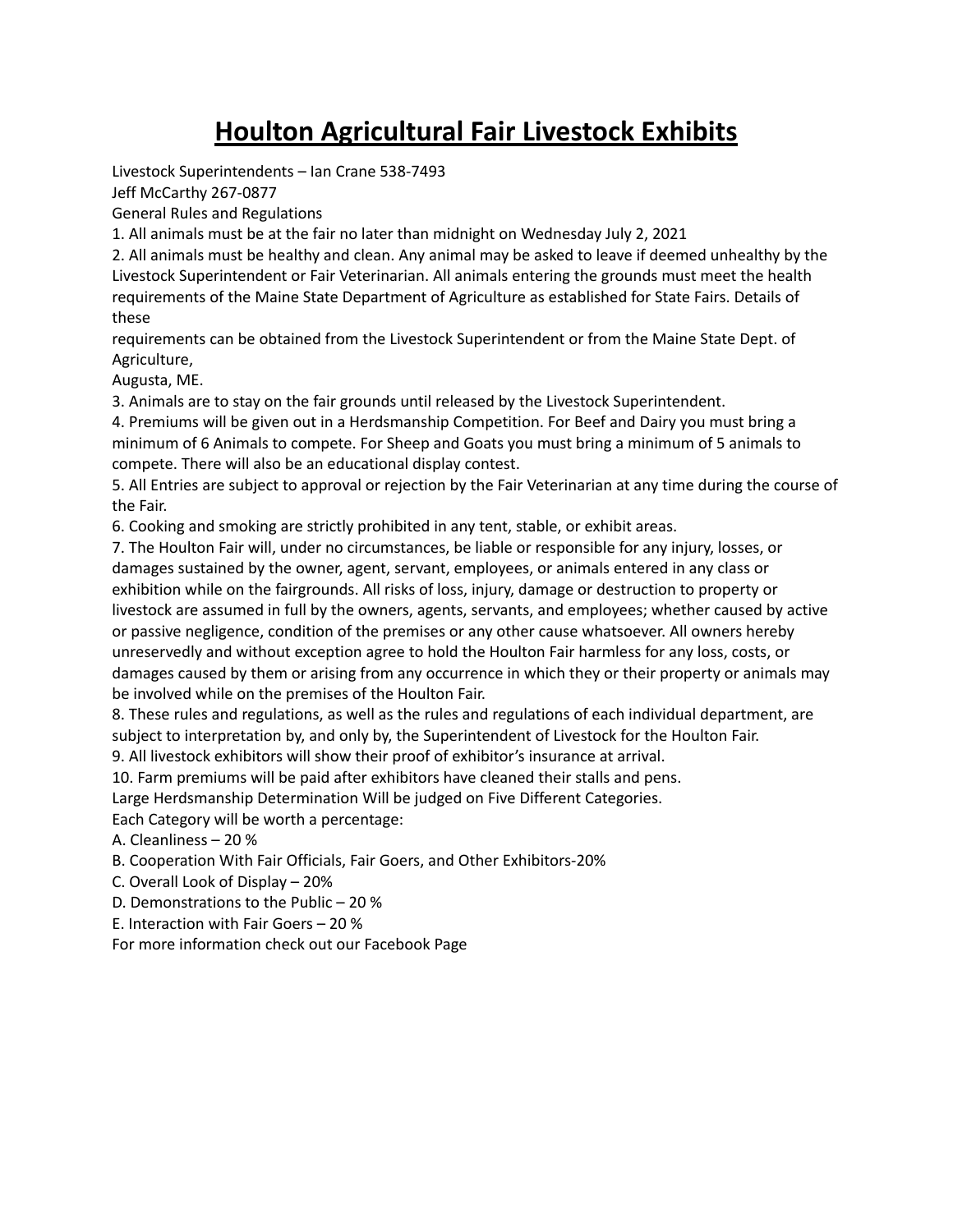## **Department 29: Dairy Department**

Dairy Premiums: 1st 2nd 3rd 4th 5th \$500 \$400 \$300 \$200 \$100

# **Department 30: Beef Department**

Beef Premiums:

1st 2nd 3rd 4th 5th

\$500 \$400 \$300 \$200 \$100

# **Department 31: Sheep Department**

Sheep Premiums:

1st 2nd 3rd 4th 5th

\$300 \$200 \$100 \$75 \$50

# **Department 32: Goat Department**

Goat Premiums: 1st 2nd 3rd 4th 5th \$300 \$200 \$100 \$75 \$50

# **Department 33: Alpaca Department**

Alpaca Premiums: 1st 2nd 3rd 4th 5th \$300 \$200 \$100 \$75 \$50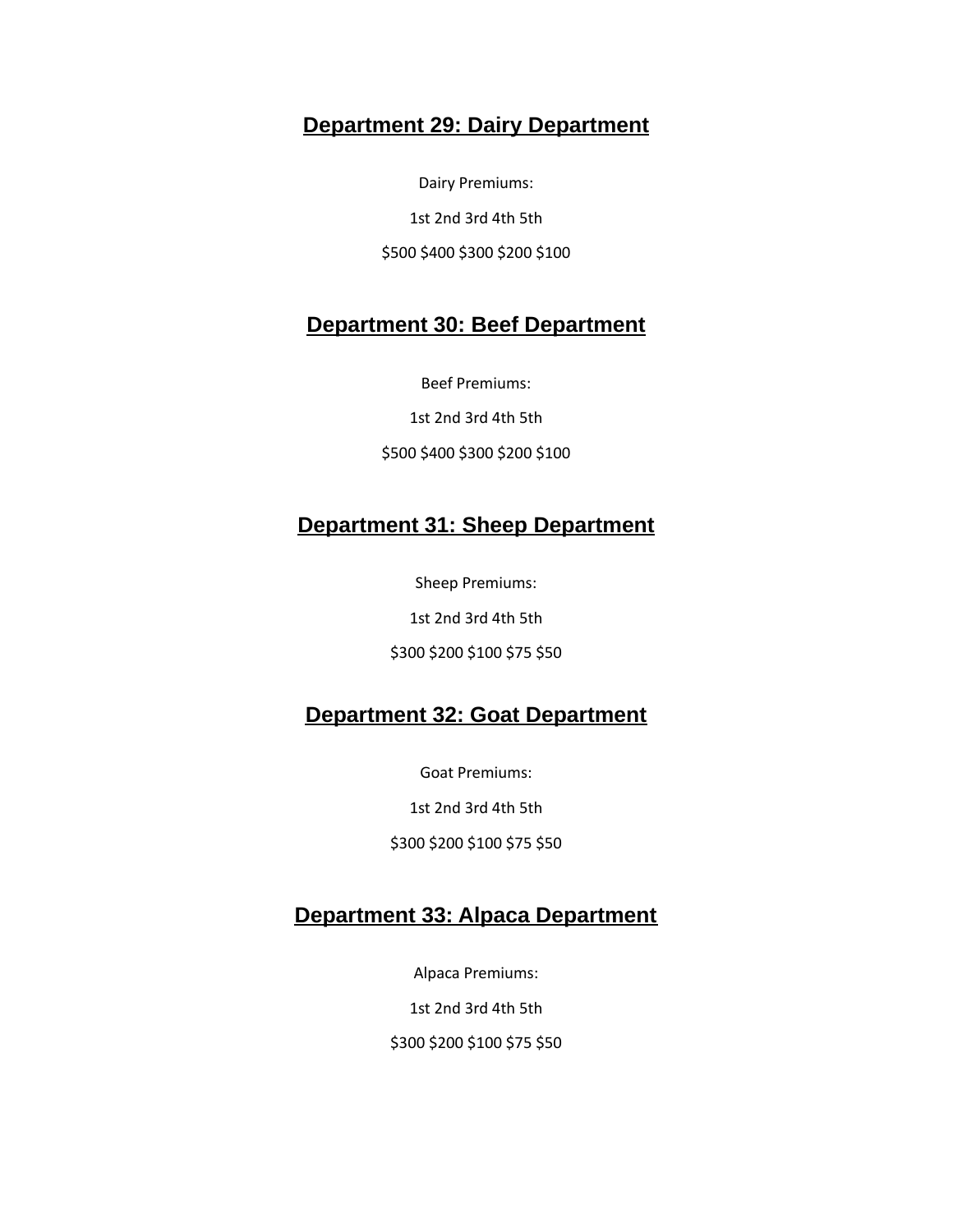# **Department 34: OTHER LIVESTOCK AND EDUCATIONAL DISPLAYS**

#### **LARGE HERD EDUCATIONAL DISPLAY**

The Display Must consist of a display informing and educating the public about any agricultural topic of your choice. The display may include pictures, games and handouts. Display should be neat and well made. Being available to answer Questions are always a good thing. You must be in the Large Herdsman Competition to compete. Premiums for Educational Display For All Species of Animals 1st 2nd 3rd 4th 5th

\$300 \$250 \$200 \$100 \$50

#### **SMALL HERDSMAN AWARD COMPETITION**

Any Exhibitor with Less Than 6 animals in Beef or Dairy and less than 5 animals in Sheep and Goats may compete in the Small Herdsman Competition. Will Be Judged as the open. Premiums For One Animal

1st: \$ 60.00 2nd: \$ 50.00 3rd: \$ 40.00 4th: \$ 30.00 5th: \$ 20.00

Each additional animal you bring will be an additional \$20.00